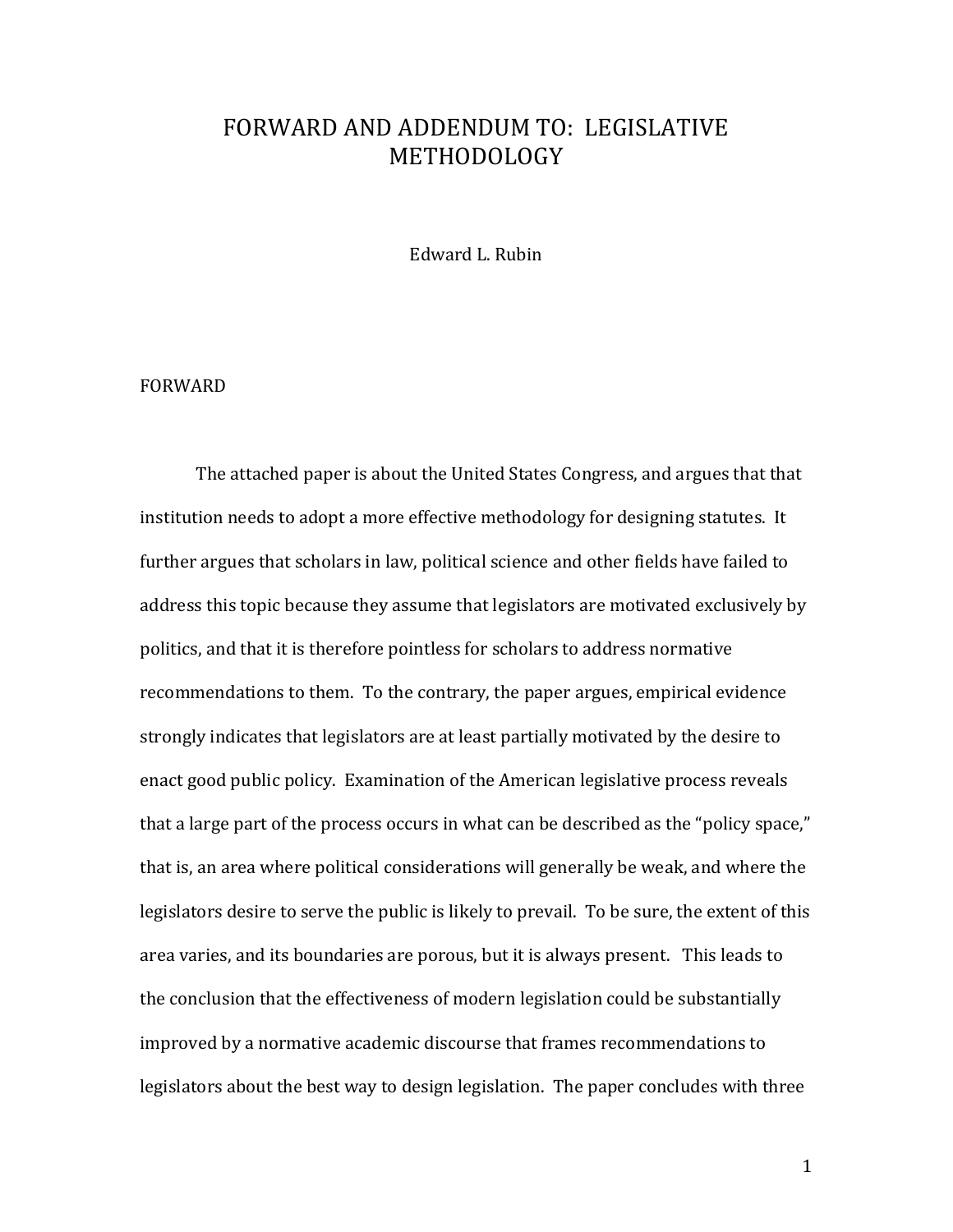specific recommendations that would improve the methodology for drafting statutes that Congress currently employs. These recommendations are derived from policy analysis, and based on the premise that modern legislation is generally an effort to implement social policy, rather than a declaration of norms. The three recommendations are that the legislative process should begin with a problem statement rather than a drafted bill, that the first committee hearings should focus on alternative for solving the problem and that empirical information about these alternatives should be provided to the committee in a comprehensive, systematic manner.

For the purposes of this talk, I would like to discuss two implications of this paper, the first for the general concept of law, and the second for parliamentary (as opposed to presidential) democracies such as Canada. These two discussions serve as an addendum to the main paper.

#### ADDENDUM

## Implications For the Concept of Law

The following in an excerpt from a book I previously published, entitled *Beyond Camelot: Rethinking Politics and Law for the Modern State.* That book was the basis for the attached paper about legislative methodology; thus, the theory of law presented in the book is implied by the paper. The excerpt is reprinted here without footnotes.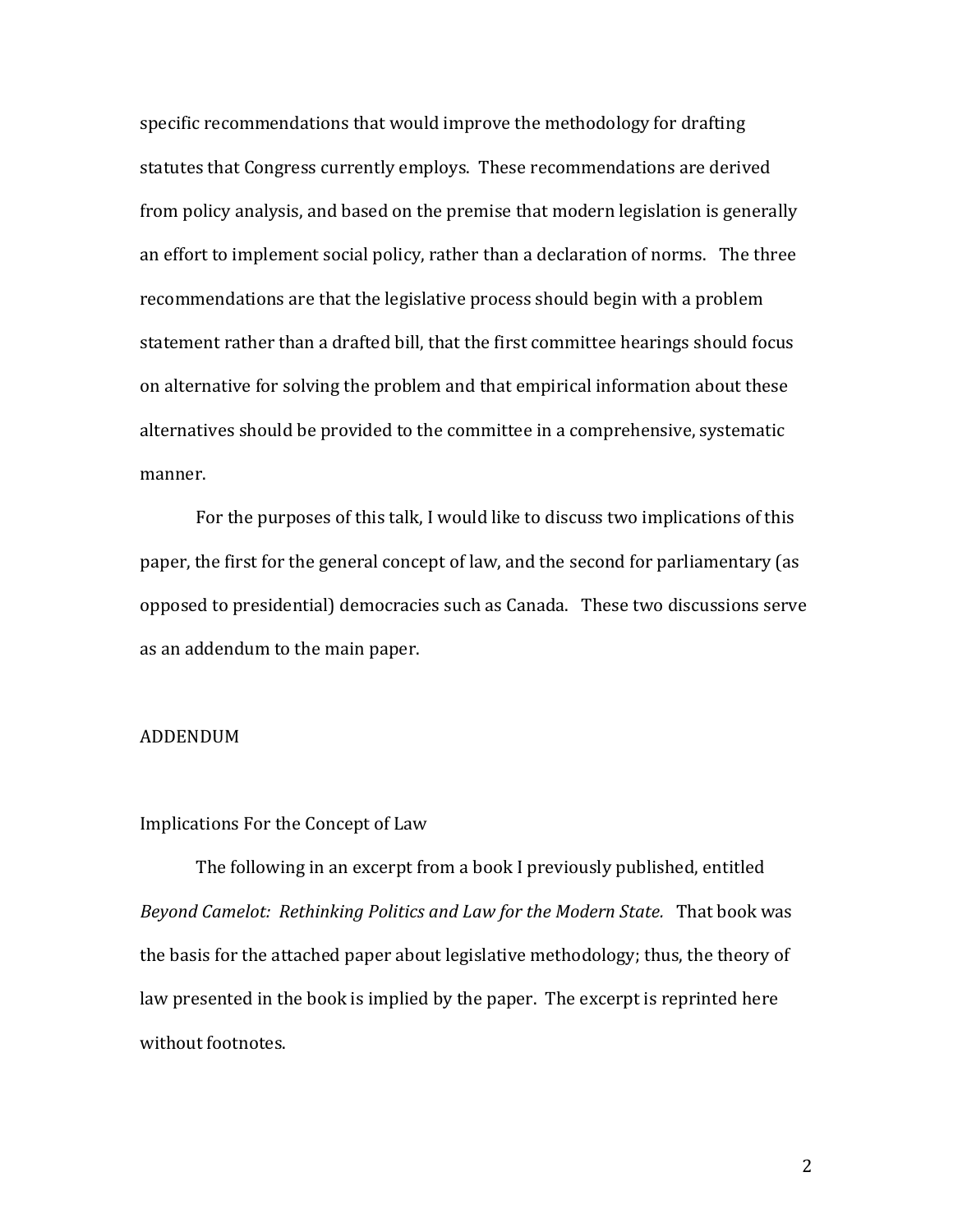*Beyond Camelot: Rethinking Politics and Law for the Modern State (Princeton, N.J.: Princeton University Press, 2005): Chapter 6, pp. 193-08*

# Natural Law

In the pre-modern era, most legal thinkers, whether they were philosophers such as St. Thomas or treatise writers such as Gratian, connected law with .<br>reason. Natural and human law are not merely a set of commands that govern human conduct, according to this view, but display a deeper regularity, a regularity analogous to that of the physical world. The physical world obviously exists independently of humans-having been created by God -but humans can perceive and understand it with their God-given faculties. These faculties will only provide access to the reality of the physical world if that world is constructed in a manner that allows them to do so, but, of course, that is what God has ordained. Similarly, the moral order exists independently of human beings, but they can understand it with their God-given mental faculties, specifically the faculty of reason. Reason will only provide access to the objective moral order if that order is so constructed that it is accessible to reason, and here too God has so ordained it through His eternal law. That is why natural law can be discerned by human reason, and what St. Thomas meant when he said that natural law was promulgated by having been inscribed in every person's mind.

In order to be accessible to reason, natural law must possess an essential coherence or regularity; its various provisions must fit together in a manner that can be described as logical. Were they not so connected, were they merely a set of separate rules promulgated by God's will, they could not be perceived by reason, but only by faith or revelation. The underlying conception is best conveyed by a popular T-shirt that reads: "Gravity: It's not just a good idea—it's the law." When we say that something is not just a good idea but the law, we are referring to a human artifact. Gravity is not a law in this sense, but a regularity of the physical world, and the joke lies in describing this physical reality as an ordinary legal enactment. But to St. Thomas, his contemporaries, and his successors for some five centuries to follow, this was not a joke at all. Moral precepts and physical descriptions were both law in roughly the same sense; they were regularities of the external world that were accessible to human perception and reason because they were so structured by God through His eternal law.

With the exception of the London fishmonger who wrote *The Mirror of the Justices,* no medieval legal writer believed that all actual laws could be directly derived from natural law. According to St. Thomas's sophisticated and vastly influential formulation, human law, whether statutory, adjudicatory, or customary, was the product of secular decision- m a k i n g . Nonetheless, St. Thomas argued, it comported with the natural law that God established and it displayed a related regularity. The product of reason, human law represented an elaboration of its divinely ordained template. In the case of customary law, these regularities were established by the reason God had instilled in every human being; since this law was the product of many people's actions, over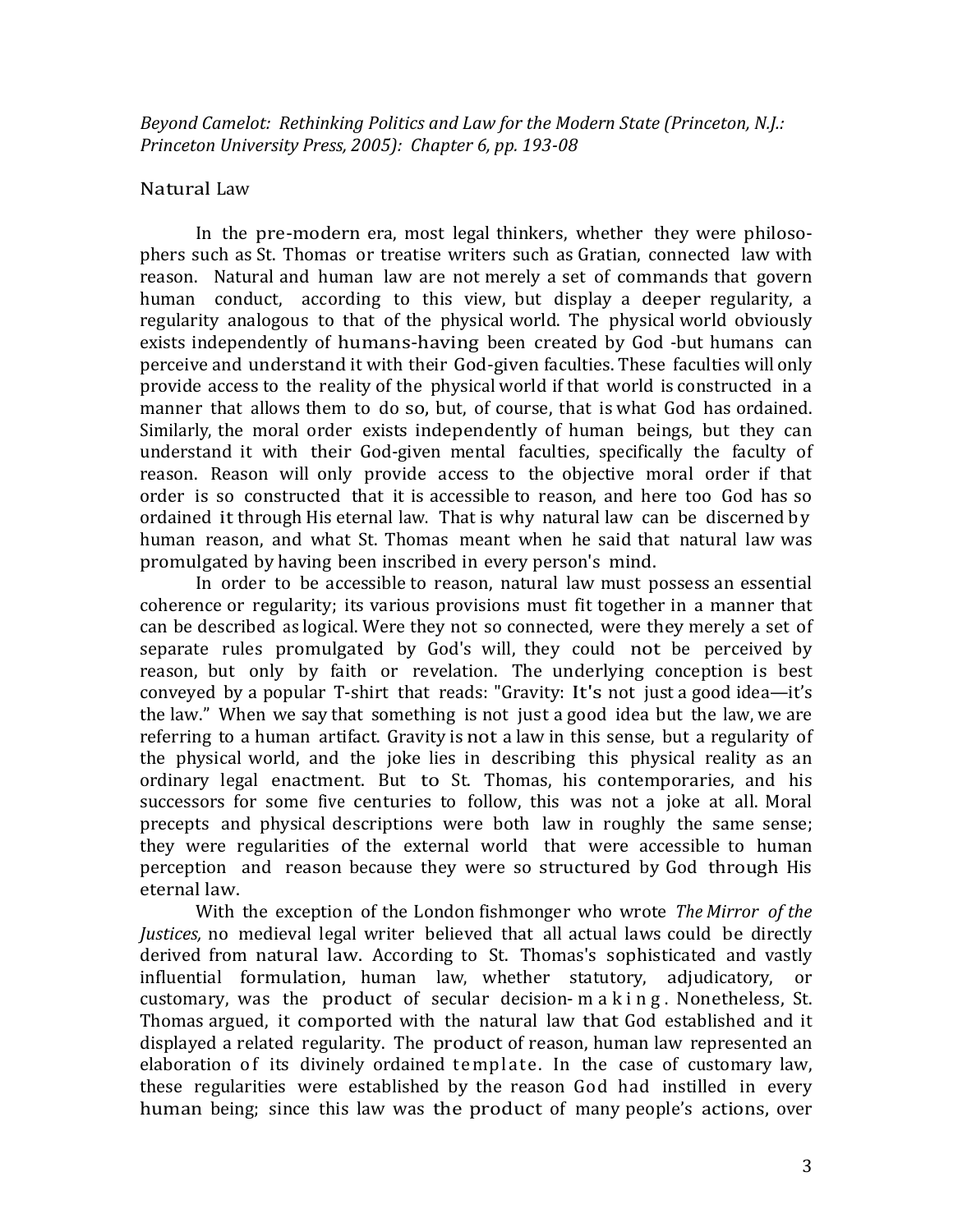long periods of time, it reflected the cumulation of such reasoned efforts. In the case of statutory or ad- judicatory law, the internal coherence and the congruence with natural law resulted from the lawmaker's reason, again instilled by God. Thus, the relationship among customary law, enacted law, and moral precepts did not seem as conflictual to St. Thomas as it appears to most contemporary scholars. This irenic balance was achieved, however, by simply ignoring a multitude of budgetary, military, administrative, and genuinely reformist actions taken by the ruling monarchs of the day. The monarchs, and society in general, cooperated with St. Thomas to achieve this result by characterizing these actions as something other than law.

The same belief in the universal applicability of reason, and the resulting regularity within and between the different types of law, enabled St. Thomas to link two other elements that do not appear conflictual to modern scholars because we link them still. This is the law's amphibious character, its role as a set of rules governing human conduct that are enforced by the sovereign and its role as a constraint on the sovereign himself. Natural law applies to everyone, whether ruler or subject. Human law, derived from natural law by practical reason, displays this same universal applicability.

Because of the way human societies are governed, the sovereign can enforce the law against the subjects, but no one can enforce it against the sovereign. This creates a practical problem, which legal theorists generally sidestepped, but it does not alter the universal applicability of law. St. Thomas's concept of a law as an internally coherent system, based on reason, thus explains the amphibious quality of law as a means of governance and a constraint on government.

The idea of laws to which the sovereign voluntarily submits may seem like a pious fantasy at present, but it did not seem so in St. Thomas' time. After all, it was not only the kings whose subjection to the law was voluntary. In large parts of Europe, barons, or even lesser nobles, could only be tried in a royal court if they agreed to the court's jurisdiction, a situation that had been even more widespread two or three centuries earlier. Moreover, self-enforcing bodies of law or rules were common. The Benedictine Rule that governed many medieval monasteries was, in part, an administrative provision backed by Church authority, but included many instructions about personal humility, solitary prayer, and spiritual attitudes that could not be externally enforced. The Code of Love, a set of judgments in legal form embodying the romantic sensibility of the era and possibly promulgated by informal groups of aristocratic women, could only have been conceived as self-enforcing. The rules of chivalry, governing the battlefield behavior and personal comportment of the nobility, possessed the same self-enforcing character. The ubiquity of self-enforcing codes in the medieval era cannot be explained merely as the substitution of divine for human punishment. Even the monastic rules were perceived as in some sense supererogatory, since lay persons could also achieve salvation, and the rules of love and chivalry were essentially secular in character, although the latter became Christianized as time went on. Rather, the idea was that people would voluntarily submit to these rules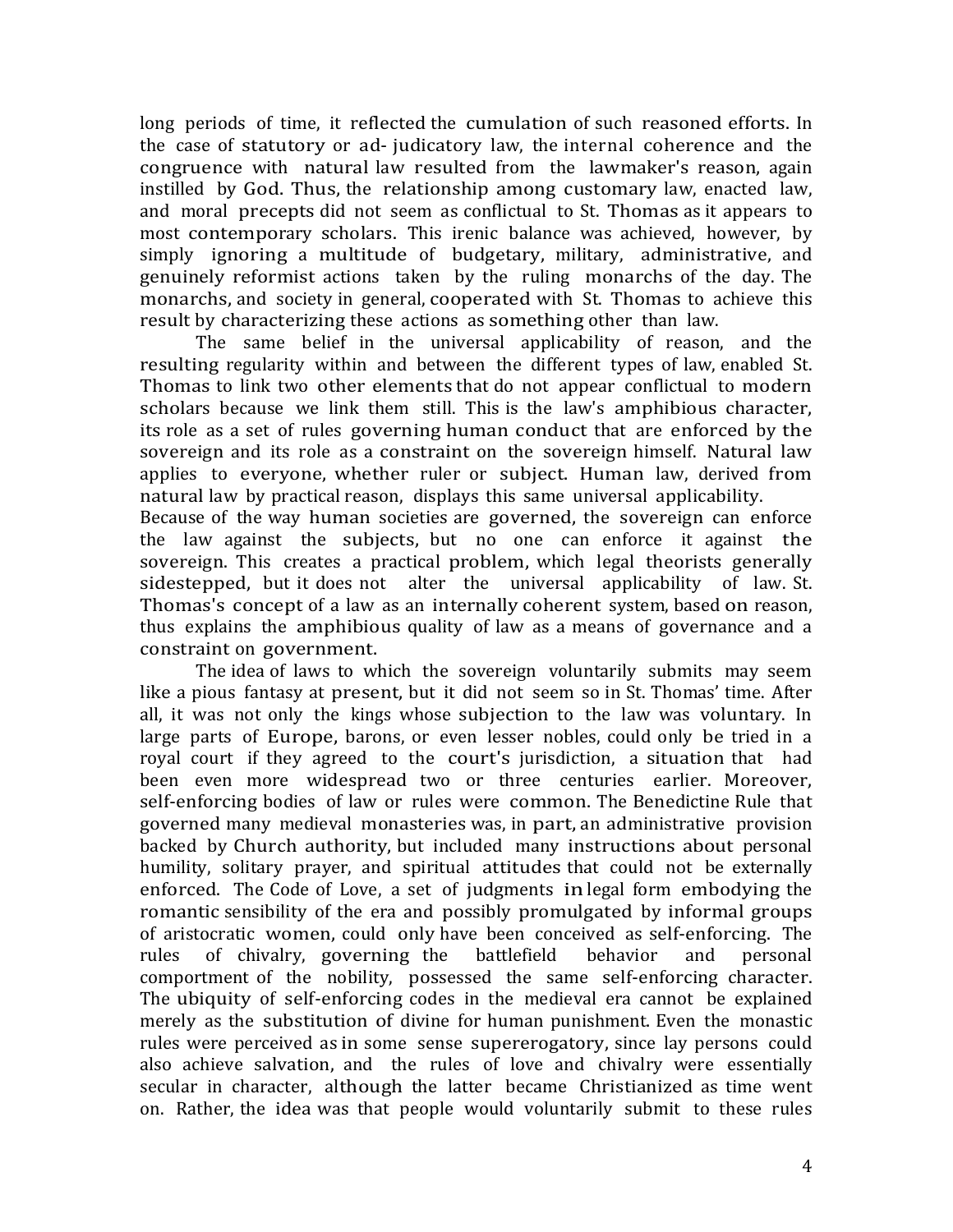due to their sense of honor or virtue and their general conception of their own existence-in other words, due to their desire to create meaning for themselves.

Since these rules were not promulgated by any definitive source or enforced by any authoritative entity, they could only function ifthey were part of a conceptually coherent system that was understood by those who were governed by them. In other words, they had to possess the same characteristics that are implicit in St. Thomas's account of law. The rules of chivalry, for example, included various provisions about hospitality toward travelers, the treatment of women, the support of just causes, and, perhaps most important, the conduct of battle. Knights were supposed to engage each other individually, or in groups of roughly equal numbers; they were sup- posed to charge first with their lance; when one knight was unhorsed, but otherwise uninjured, the other was supposed to dismount and engage the first on foot; when a knight was in a position to kill his opponent--which, by the time of full plate armor, often required knocking him down and unlacing his helmet—he was supposed to give his opponent the opportunity to ask for clemency; if clemency was granted, the defeated knight became the victor's prisoner and was expected to follow the victor's instructions. If a prisoner did run away, thereby committing a breach of faith, his captor would insult him by displaying the prisoner's heraldic arms in the reversed position. Rules like these, which claimed to govern a knight's behavior in the heat of mortal combat, would only be obeyed if they seemed reasonable or natural to the people who were subject to them.

Of course, as Johan Huizinga points out, these rules were not obeyed in many cases. Even contemporary laws that are enforced by heavy penalties encounter disobedience. In the Middle Ages, as today, all sorts of laws were violated so extensively that people were continually complaining about crime waves. Vassals regularly concocted reasons for rebelling against their overlords, barons refused to submit to royal jurisdiction, the monasteries were filled with corrupt and concupiscent monks, women often married men for money and slept with them for fun, and knights frequently behaved with lethal savagery. At Agincourt, the victorious English troops, on King Henry V's command, slaughtered their prisoners of war, which would be considered improper even in our own unchivalrous age. The voluntary submission to coherent, comprehended rules was partially a reality and partially a myth, or social fantasy, and it is in fantasy, not reality, that one finds chivalric behavior in its purest form.

In *Lancelot of the Lake,* a thirteenth century French prose romance that constitutes part of the Vulgate cycle, a knight appears at Camelot with two lances sticking through his body and a sword embedded in his skull. He begs Arthur's knights to remove these weapons, but warns them that there is a caveat. Although he has killed the knight who wounded him, whoever removes the weapons must "swear, on holy relics, that he will do his best to avenge me on all those who say they love the man who gave me these wounds more than they do me." Understandably, Arthur's knights are reluctant to undertake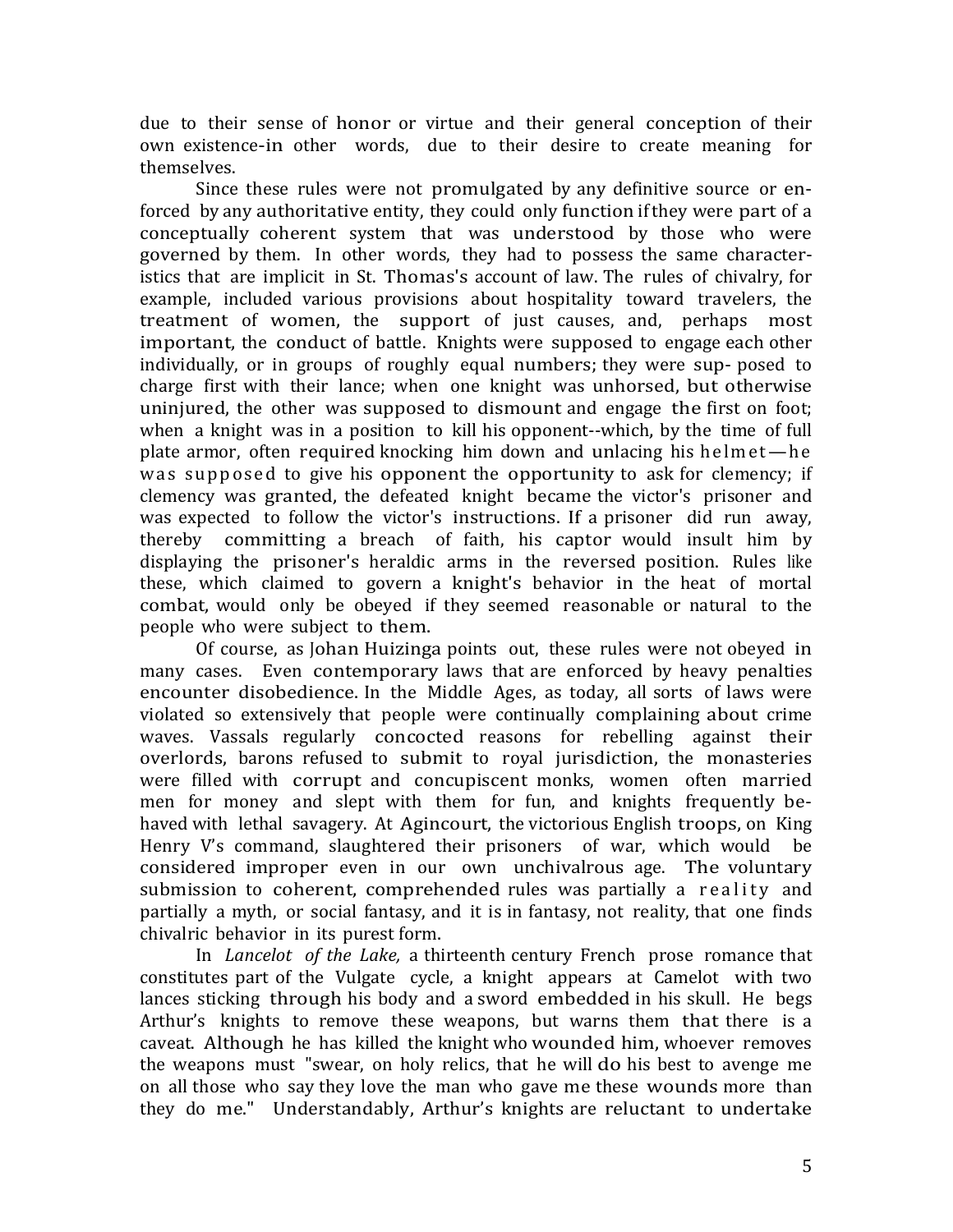such an open-ended commitment. Lancelot, however, accepts the challenge on the very day that he is knighted; he feels sorry for the wounded knight and besides, the wounds have begun to smell terrible. This leads, quite predictably, to a series of battles with the allies of the wounded knight's victim, who seem to be widely distributed across the length and breadth of England.

One day, Lancelot, pursuing one of his various quests, is invited to spend the night at a castle, where he is graciously entertained by its lord. To his horror, Lancelot learns that the lord stands guard every day, waiting to kill the knight who removed the weapons from the wounded man's body. Lancelot passes the night in tears; "he was so worried that he did not know what to do, whether to fight with his host or break his oath." The next morning, he asks the lord to grant him a boon, to which the lord agrees. Lancelot, still weeping, then states that the boon the lord has granted is "to say, as long as I am here, that you love the wounded man better than the man who wounded him." The lord, realizing now who Lancelot is, falls down in a faint; when he revives, he says what Lancelot has requested of him and promptly faints again. Lancelot then departs, but the lord catches up to him. Released from his oath to Lancelot, he now declares he loves the dead man, who turns out to be his uncle, more than the wounded one. Lancelot and the lord proceed to fight, of course, and, as Lancelot begins to prevail, he begs the lord to declare that he loves the wounded man better. The lord refuses; Lancelot attacks, drives him to the edge of a nearby river, unlaces his helmet, and begs him to save himself by saying he loves the wounded man better, but the lord refuses once again. Lancelot, now furious, says that the lord "would not die, please God, by any weapon of his," and drowns the man in the river.

All the fainting and weeping by these two great warriors is occasioned by the conflict between the rules of hospitality and the rules of oath taking. Lancelot is clever in avoiding an outright violation of either rule, but neither he nor the lord can prevent the ultimate outcome. Their fanatical devotion to the self-enforcing rules of chivalry, their willingness to place obedience to these rules above life itself, is a model of behavior that was certainly meaningful to medieval audiences, however frequently or rarely it was displayed in real situations. It suggests that the rules of chivalry were so deeply felt by those they governed-so deeply internalized, to use our modern parlance -that they were perceived as truly natural. Although secular in origin, they seemed to be inscribed in the order of the universe itself, and to possess the logic and comprehensibility that was attributed to God's creation.

# Natural Law and Modern Theory

In St. Thomas's work, God acts simultaneously by exercising His will and by establishing an autonomously operating system of reason. The two are equivalent because of eternal law, the system of reason by which God governs the universe. Later thinkers, who favored naturalistic explanations, were readily able to separate the two bases of action that St. Thomas had so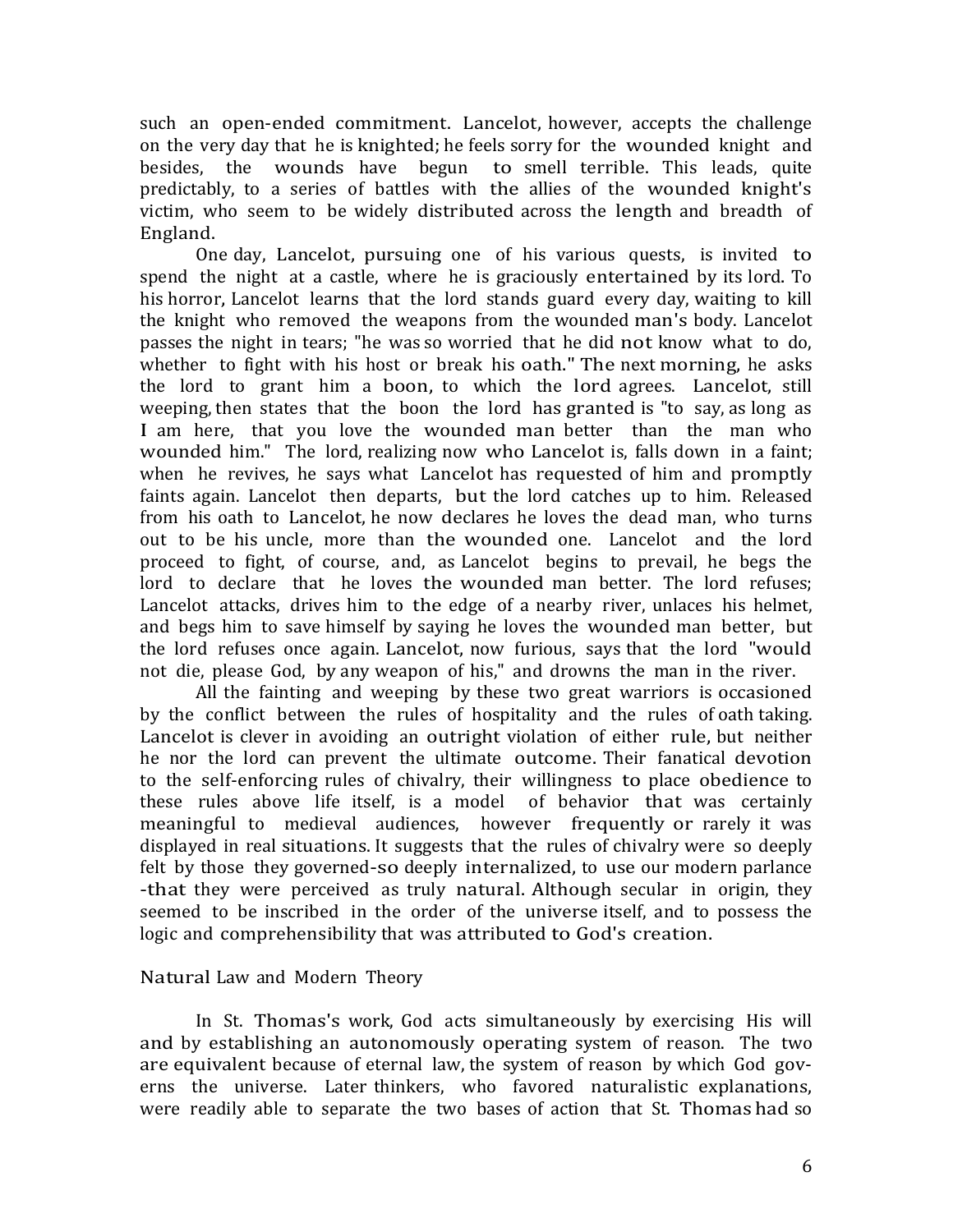assiduously joined without making many other changes in his theory of law. Once the supernatural order of eternal and divine law were removed from the upper part of St. Thomas's gigantic fresco, there remained a realistic, finely drawn depiction of natural and human law that, with a little brushing up, and the addition of perspective, was entirely appealing to seventeenthand eighteenth-century thinkers. According to this redacted picture, natural law was the product of human reason and was thus apparent to anyone who followed the classicial -- or Thomist – ideal of living in accordance with such reason, whether or not that person was following the will of God. Many of the greatest legal thinkers of this era, including Grotius, Pufendorf, and Christian Wolff, adopted this position, and devoted their efforts to demonstrating that a comprehensive body of detailed human laws could be derived from the desanctified natural law that was based on reason. As Thomas Browne explained. "Thus are there two books from whence I collect my divinity: besides that written one of God, another of his servant nature, that universal and public manuscript that lies expansed unto the eyes of all. Those that never saw him in the one have discovered him in the other." It was because natural law was linked to human reason that it could be treated as a universal set of rules infusing public life with a sense of collective purpose and shared belief, and thus survive the demise of the religious unity that characterized the Middle Ages.

According to most contemporary observers, however, natural law has now been replaced by positive law, and this positivization of law represents one of the crucial stages in the modern world's emergence from its medieval antecedents. The transition is generally viewed as having occurred during the last part of the eighteenth century and the first part of the nineteenth, with the promulgation and widespread adoption of the Napoleonic Code and of similar codes in Austria and Prussia. The newly formed United States did not engage in any similar codification, but Morton Horwitz has documented a parallel development in its judge-made law. During this same period of time, he observes, American judges stopped justifying their decisions in natural law terms and switched to social policy. They "came to think of the common law as equally responsible with legislation for governing society and promoting socially desirable conduct." To be sure, a number of contemporary scholars have championed natural law, including Randy Barnett, John Finnis, Robert George, Martin Golding, Heidi Hurd, Alasdair Macintyre, Jacques Maritain, Michael Moore, Henry Veatch, and Lloyd Weinreb, but they generally cast their work as a proposed revival, and acknowledge that their views oppose the prevailing mode of legal thought.

The concept of law as a coherent body of rules accessible to reason is not defunct, however. It lives on in the very same legal codes that supposedly displaced it, as well as in the thinking of most leading jurisprudentialists. With respect to legal codes, the sacerdotal concept of law persists in the view that regularity is not merely one of many virtues that a code might display, but the cardinal virtue, and that any code that cannot lay claim to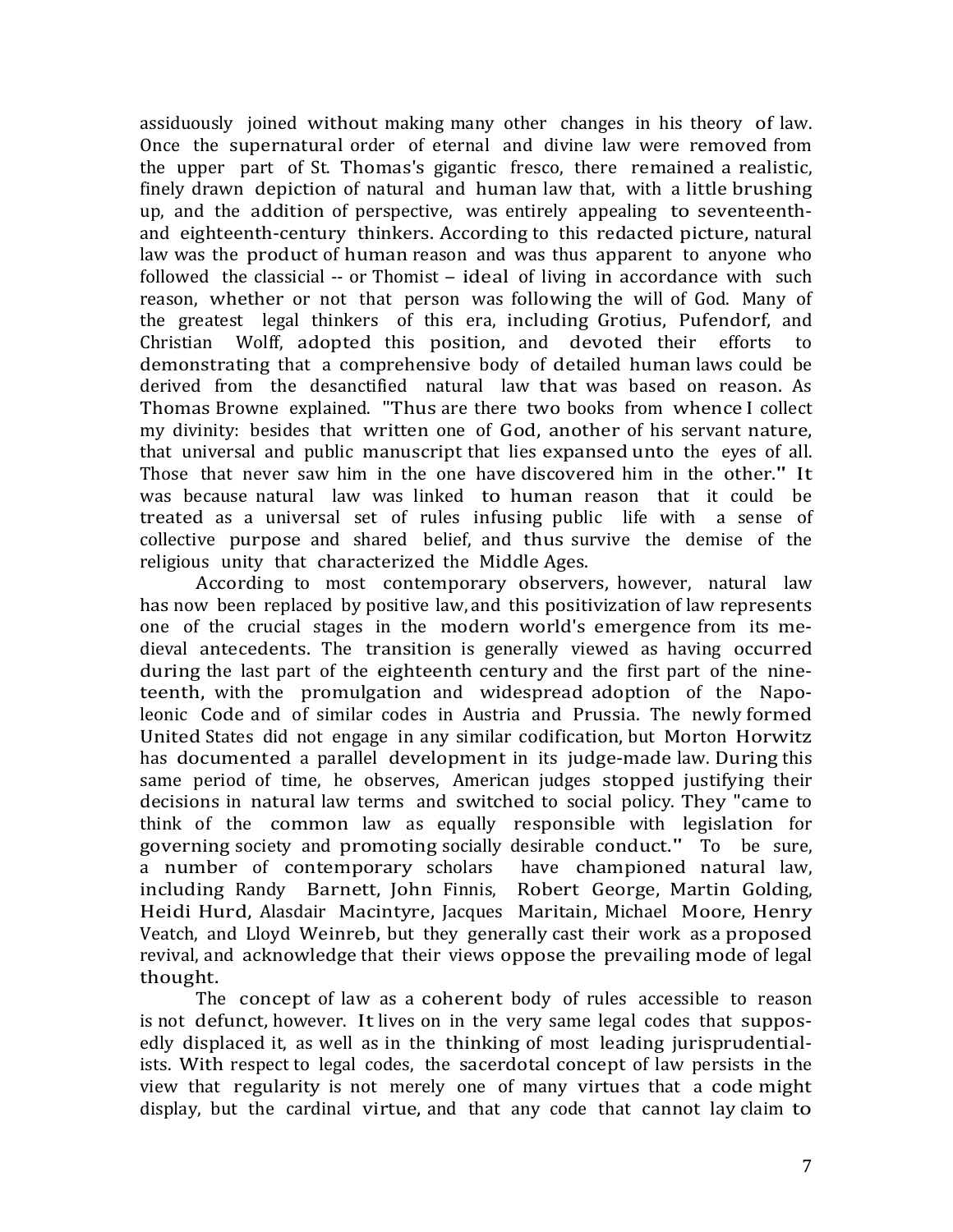it should be counted as a failure. European codifiers have dutifully advanced this claim to regularity on behalf of their work product, although they can do so only by resorting to distortion. This insistence on the regularity of codes manifests itself in the European approach to judicial interpretation. It is obvious that no code can provide an explicit answer to every particular situation that arises under it, and that the language of the code must be interpreted to address unanticipated problems. But European jurists, particularly in France, have long maintained that all these problems can be resolved by reason, specifically by the logical extrapolation of the code's ·explicit language, without reliance on creative interpretation or judicial precedent. Even in England, which not only has no comprehensive code but is the mother of the common law, judges maintain the same view with respect to specialized statutes. Admittedly, this unwillingness to recognize judicial gap-filling is partially motivated by a political commitment to parliamentary supremacy, but such determined insensibility would not be possible, it would not make any sense, without a conceptual belief in the underlying regularity of general codes or specialized statutes.

A more serious problem induced by our continued reliance on the concept of law is that the insistent belief in the regularity of codes or statutes can only be preserved if the code or statute is limited to rules regulating traditional legal subject matter. As J *.* B. Ruhl, James Salzman, and Peter Schuck point out, the administrative state has led to an explosive growth in the number and complexity of governmental rules. The mass of detailed, technical, policy-driven statutes and regulations that administrative agencies enforce could not plausibly be regarded as exhibiting the regularity that remains central to the concept of law. As a result, the claim to, or demand for, legal regularity has banished all these administrative statutes and regulations to the vaguely charted frontiers of the legal realm. Although they are often more important, in their impact upon business, education, housing, health care, and the environment, than courtenforced provisions, they continue to be regarded as peripheral. Few comprehensive efforts have been made to organize them, to help businesses and individuals find their way through their complexities, to indicate which ones are relevant to specific social actions, to make them user-friendly or, as William Buzbee points out, to ensure that their coverage is comprehensive. Great energy continues to be lavished on civil and criminal codes, while the more important, more complex, and enormously more massive body of administratively enforced statutes and regulations remains a disorganized and relatively impenetrable mass.

The same tendency to treat law as a coherent body of rules accessible to reason can be discerned in the work of contemporary legal theorists. Consider, for example, the most influential formulation of positivism, and perhaps the most influential theory of law in the English-speaking world, H.L.A. Hart's *The Concept of Law.* The core of this work is the criticism that Hart offers of John Austin's and Hans Kelsen's positivist view that law is nothing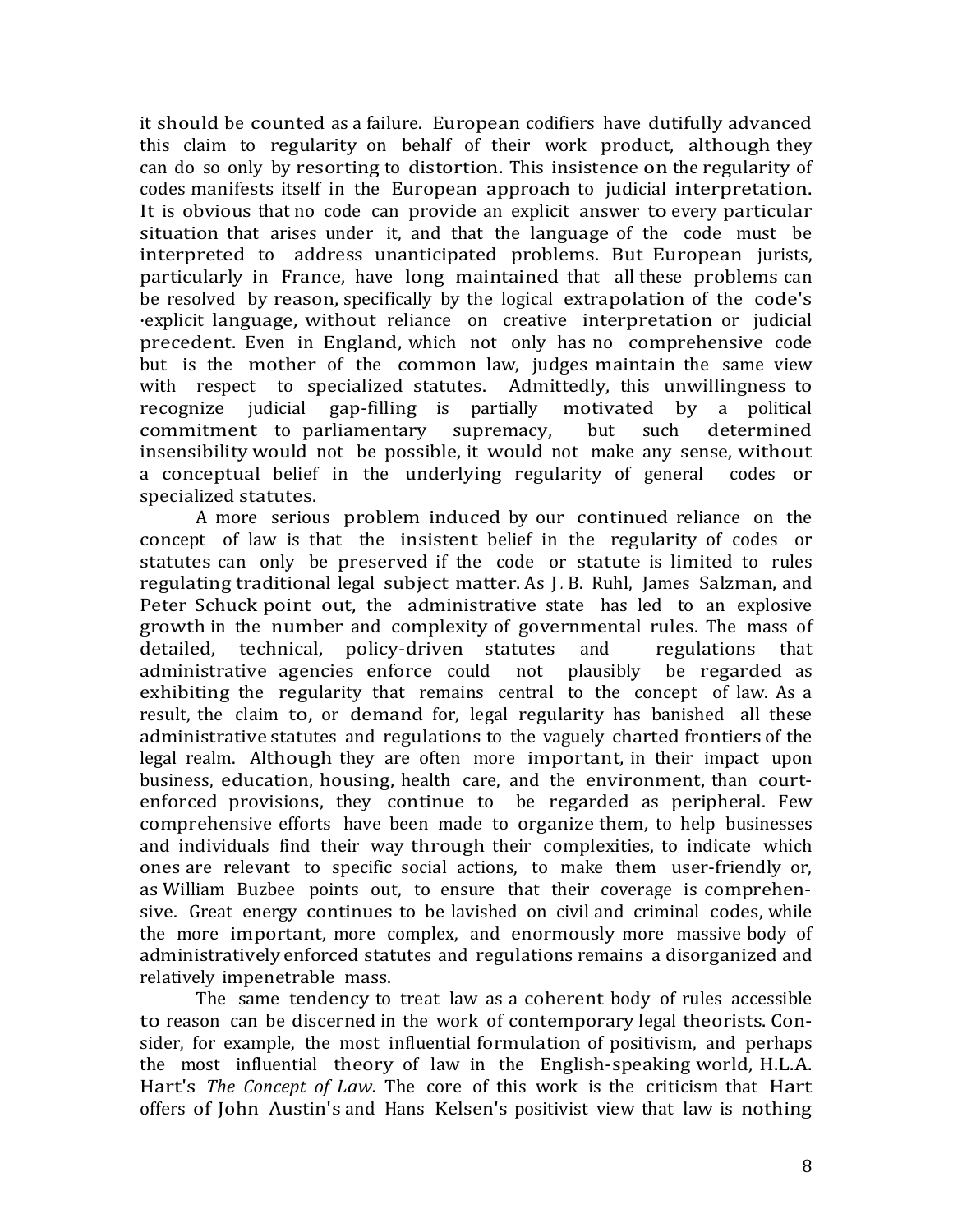more than the commands of the sovereign that are backed by . sanctions. But his criticism fails to confront the most basic difficulty with positivism, namely, that it is dominated by the same commitment to regularity and coherence as the natural law theory it is designed to refute. The reason for Hart's failure is that his own approach is also afflicted with this difficulty and thus cannot confront the reality of the administrative state.

First, Hart argues that the Austin-Kelsen formulation distorts law "as the price of uniformity"; law does not merely instruct officials to impose sanctions, but also instructs citizens how to behave. To describe law exclusively in terms of sanctions is like saying that the rules of baseball direct umpires to make declarations about the actions of some people running around on a field, rather than directing players how to play a game whose basic principles they understand. For example, a law providing that "no vehicle may be taken into the park' is not merely intended as an instruction to public officials; it also tells citizens not to drive their cars down the paths or across the grass. But Hart's idea that the law tells citizens how to behave suffers from the same defect as the Austin-Kelsen definition of law as commands. Both theories fail to account for a large proportion of our actual laws, specifically those that are distinctive features of a modern administrative state. Just as St. Thomas and his contemporaries excluded royal legislation from their concept of law, Hart excludes administratively oriented legislation from that concept.

Hart's law against driving in the park fits the traditional model of an instruction to citizens regarding their individual behavior. But how did the park get there in the first place? This was not a particularly important question for a traditional state, which generally did not establish public parks, but it is central to an administrative government, which not only creates and operates parks, but also schools, universities, libraries, museums, airports, train lines, bus lines, prisons, hospitals, clinics, fire stations, hazardous waste dumps, oil storage facilities, research stations, wildlife refuges, housing projects, welfare offices, job-training programs, drug rehabilitation facilities, and neighborhood youth anti-drug, alcohol, and violence counseling centers. The park, and these other facilities, came into existence because some legislative body passed what we ordinarily call a law. That law, however, does not instruct citizens how to behave; instead, it provides services to citizens by creating public institutions.

Another type of statute that is characteristic of the administrative state, and that also falls outside Hart's conception of law, as well as Austin's and Kelsen's, is one that provides monetary or various in-kind benefits to citizens--income support, medical expenses, disability payments, veterans payments, vouchers, retirement income, disaster relief, or mass injury compensation. These statutes are not designed to control citizen conduct but to transfer resources to meet citizen needs. The distribution of benefits to the blind, for example, is intended to give blind people money, not to encourage blindness; the distribution of social security is not intended to encourage people to grow old, or even to stop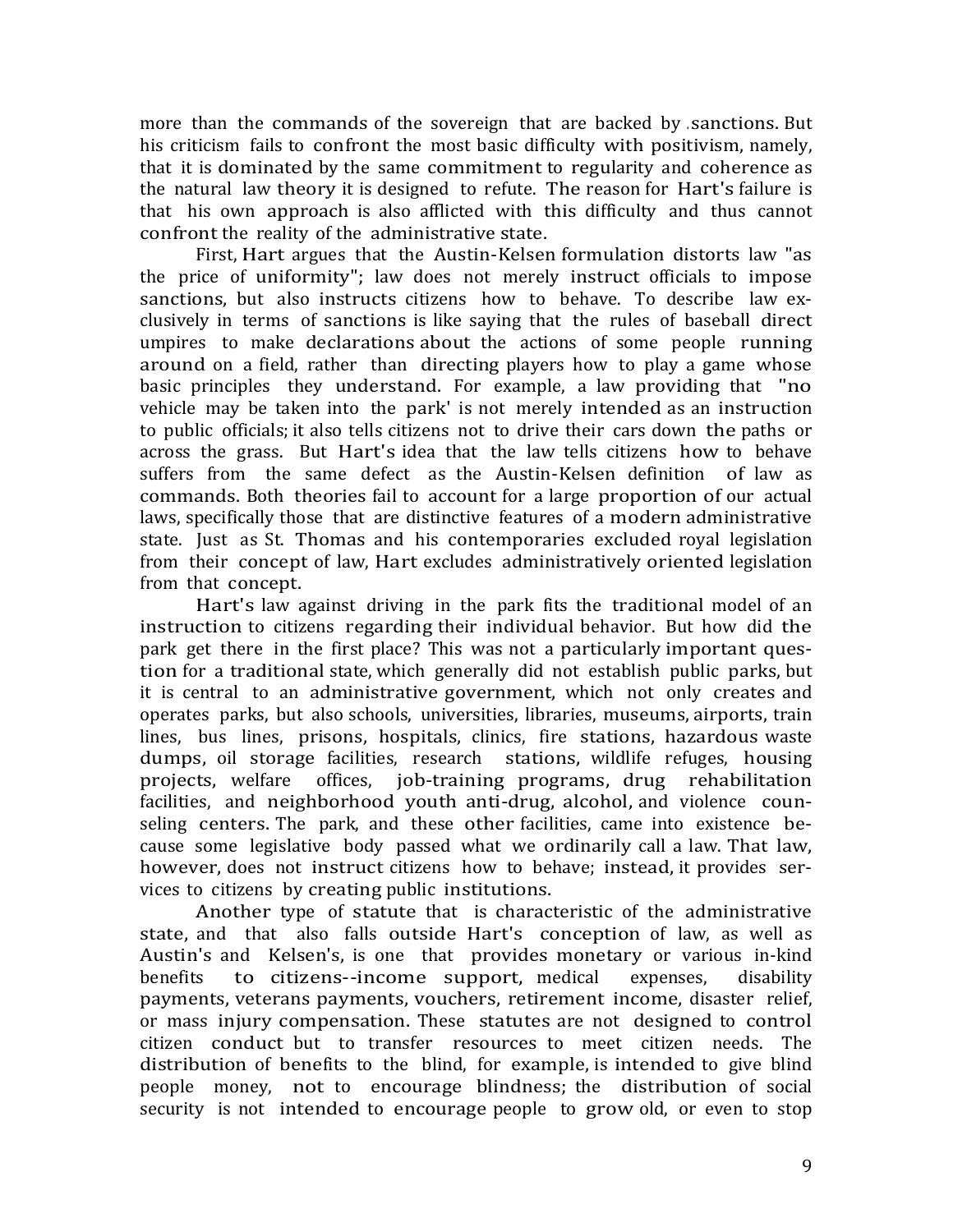saving on their own. Still a third type of statute that Austin, Kelsen, and Hart fail to consider is an appropriations bill, an allocation of the state's fiscal resources. All governments make such appropriations, but the process has become more important since the abolition of particularized fees and the creation of a centralized budget that occurred at the tipping point of the administrative state. The appropriations bill is always one of the most important pieces of legislation in any session of the U.S. Congress, and, in the absence of epochal legislation like the Civil Rights Act or the Clean Air Act, often the most important. Yet no jurisprudential theory of law, and certainly not Hart's, Austin's,or Kelsen's, takes account of such a statute.

Hart's second criticism of Austin and Kelsen reveals a similar unwillingness to confront the realities of a modern administrative state. The positivist claim that law consists of commands backed by sanctions, Hart argues, applies only imperfectly to rules that instruct public officials such as judges to fulfill certain roles, or that authorize private parties to take action such as making wills or contracts. Hart describes these as powerconferring rules, and argues that Austin and Kelsen force such rules into a Procrustean bed of their positivist theory at the expense of plausibility. Neither rules conferring jurisdiction on government agents nor rules authorizing private parties to take binding legal action, he argues, are accurately described as orders backed by sanctions. But Hart's characterization of these rules as power-conferring has forced the multiplicity of intragovernmental communications into a Procrustean bed of its own. As illscussed in Chapter 3, power is an atavistic term for a set of relationships that are more accurately analyzed in terms of authorization and supervision. Statutes are only one mechanism by which government officials are authorized and supervised. There are numerous other signals, including guidelines, suggestions, advice, information, and disapproval that fulfill precisely the same function. To cordon off one type of authorization and supervision from the others by describing it as law, and then to combine it with qualitatively different actions such as regulating citizen behavior, makes a strong assertion with no obvious justification.

Moreover, even if one ignores the difficulties with the term 'power,'describing intra-governmental provisions as power conferring suffers from the same artificiality that Hart condemns. In discussing contract law, which he describes as conferring rule-makng power on private citizens, Hart rejects the idea that this law can be characterized as imposing the sanction of nonenforcement for failure to follow the specified rules. The law is not designed to sanction people, Hart argues, but to grant them the capacity to take legally binding action. If that is true, however, then it is surely true that most statutes creating institutions, providing benefits, or allocating fiscal resources are not designed to confer power on government officials but to grant them the capacity to provide government services to citizens. The creation of a public school is intended to educate children, not to employ or empower principals and teachers; the distribution of welfare benefits is intended to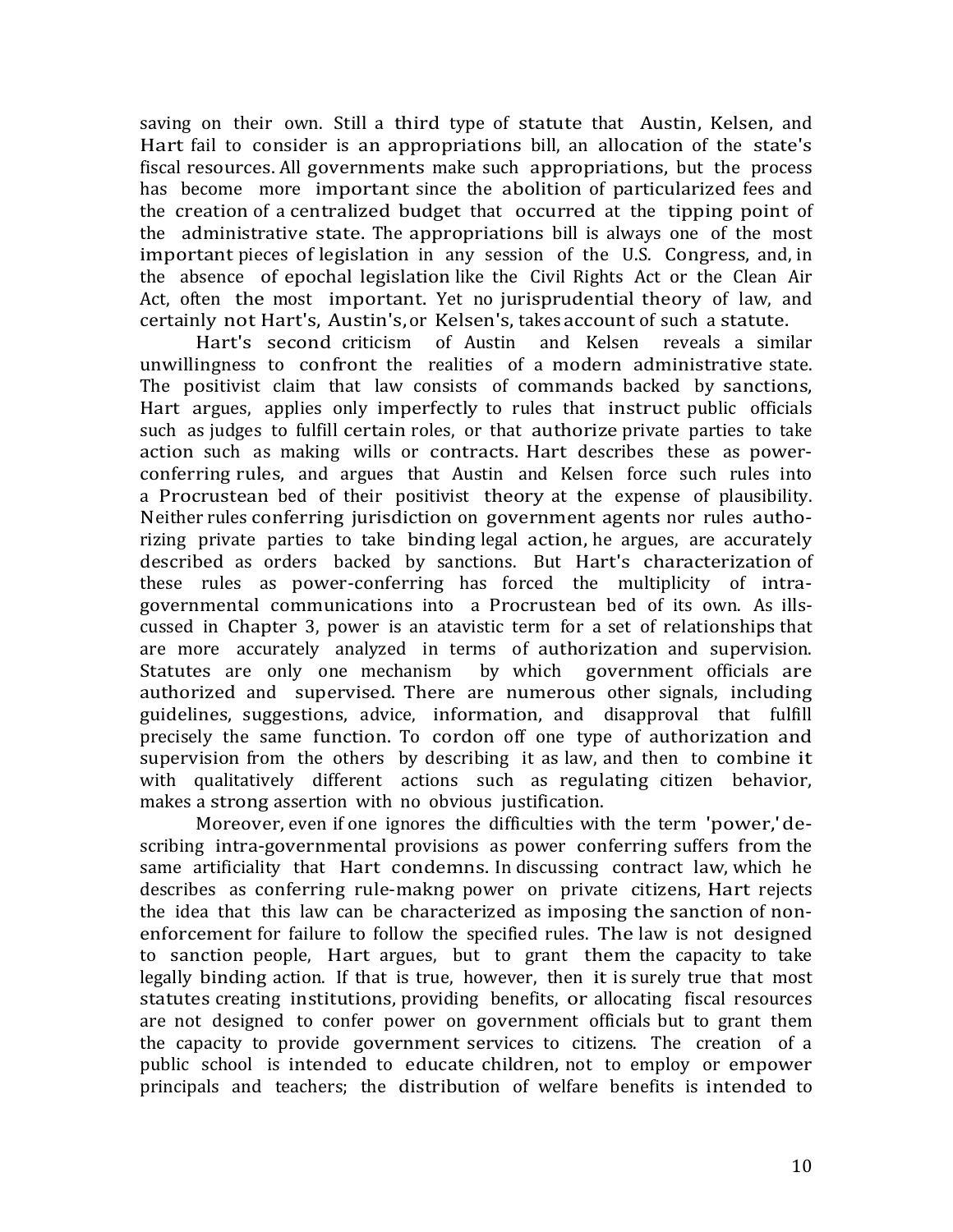distribute money to the poor, not to create a welfare bureaucracy. The grant of power, like the limits on citizen behavior, is incidental to the service.

Hart's leading jurisprudential adversary is Ronald Dworkin, but Dworkin's approach to law is equally beholden to pre-modern, natural law-related concepts of regularity. Dworkin's theory of judicial decision making holds that law consists of general principles as well as specific rules. He then asserts, contrary to the view of most other legal scholars, including Hart, that there are definitive answers to all legal issues. To be sure, some issues are hard cases that rules cannot resolve, but definitive answers can be found by referring to general principles embedded in our system of law. These principles can be applied to specific cases by treating law as possessing the virtue of integrity. Dworkin defines integrity as a conceptual framework that "instructs judges to identify legal rights and duties, so far as possible, on the assumption that they were all created by a single author—the community personified-- expressing <sup>a</sup> coherent conception of justice and fairness." Judges might also decide hard cases by invoking social policy considerations, but that is a mistake, in Dworkin's view, because it represents an excursion beyond the limits of the law, an excursion that is both unjustified and, given the presence of embedded legal principles, unnecessary.

Although heavily criticized, this theory does succeed in embodying the aspiration of many American legal scholars to reconcile governmental action and law. For present purposes, the important point is that Dworkin's notion of integrity is virtually a restatement of the natural law conception that all law forms a coherent conceptual system that is accessible to reason Dworkin can plausibly advance this position because his idea of law centers on the judiciary, and takes adjudication as its modal action. His grandly titled book, *Law's Empire,* begins: "It matters how judges decide cases." About midway through the book, however, after introducing his principle of integrity, it occurs to him that the modern legal system involves a great deal of statutory drafting as well as adjudication, and that the provisions that result from statutory drafting compose a large proportion of modern law. He then attempts to apply his natural-law derived theory of adjudication to the drafting process, or more generally, to the policy making process that defines the essence of the administrative state. Legislatures, Dworkin argues, also strive to instantiate the principle of integrity. After all, they do not reach compromises between contending political forces by making arbitrary distinctions. We think it unacceptable, for example, to resolve a political conflict about racial discrimination by forbidding it on buses but permitting it in restaurants, or a conflict about abortion by criminalizing it for pregnant women born in even-number years but not for women born in odd ones. The rejection of such "checkerboard" statutes, Dworkin argues, demonstrates that the principle of integrity applies to drafting statutes or, presumably, although he makes no mention of it, to drafting administrative regulations, just as it applies to judicial decision making.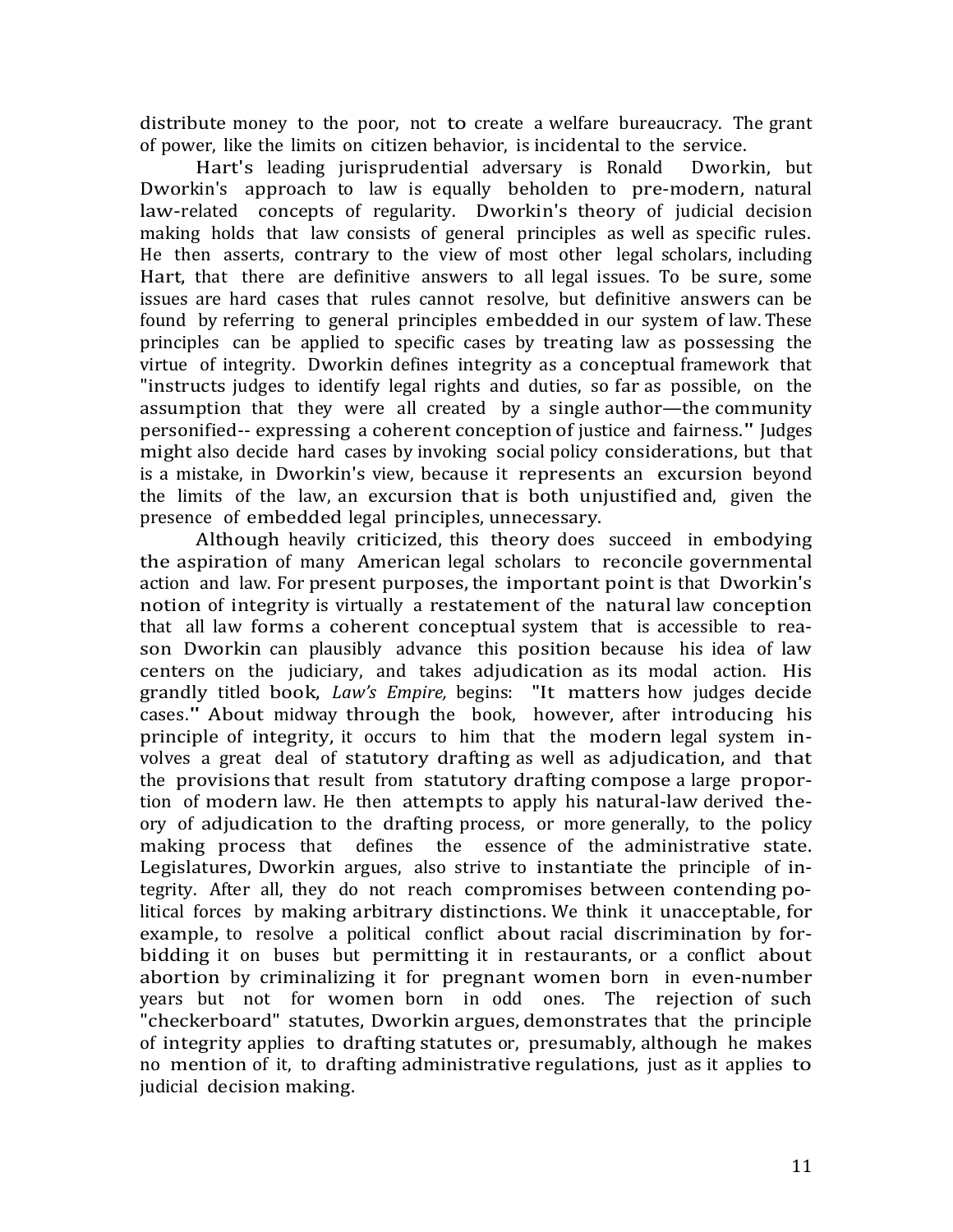Even if what Dworkin says were true, it would fail to prove his point. The fact that legislative or administrative drafters seek to achieve integrity only indicates that this is one of their values, one criterion for determining whether their efforts are successful. There are obviously other criteria, such as whether the statute achieves its basic purpose of providing security, prosperity, or liberty in a fair and efficient manner. But Dworkin's claim about the legislative process is not true; legislative and administrative drafters regularly enact arbitrary compromises between contending forces. This occurs, for example, nearly every time a number is selected for a statutory rule. Consumer groups want customer liability capped at fifty dollars, while banks want unlimited liability, so the statute sets liability at five hundred dollars. What drafters rarely enact, however, are insane compromises, like Dworkin's checkerboard statutes. The problem with such statutes is not that they lack integrity, but that they lack any reasonable relation to the policy that the drafters are trying to achieve. If some people oppose abortion and others favor it, there is simply no sense in forbidding it to an arbitrarily defined group of women and permitting it for others. Rather, the drafters will settle on some compromise related to the substance of the disagreement, such as permitting abortions only in the first trimester, or requiring anti-abortion counseling before the procedure can be performed. The reason Dworkin thinks that the problem with checkerboard statutes is their lack of integrity is because he ignores the policy-making aspect of the modern state. Having declared that judges should not engage in policy making – a questionable but conventional assertion- he seems to forget that the same prohibition cannot possibly be extended to legislators and administrators. As a result, he loses track of the distinction between totally arbitrary compromises that seem unacceptable to everyone and sensible compromises, related to the underlying policy debate, that seem unacceptable only to Ronald Dworkin. In the final analysis, Dworkin's approach to law is heavily judicialized. It is at least two centuries out of date, but, like Hart's outdated view, it allows him to sustain his nostalgia-driven claim that the legal system should be governed by the inherited principle of conceptual coherence.

#### Policy and Implementation as an Alternative to Law

The foregoing considerations suggest that we should bracket the concept of law, that we should suspend its claim to describe some aspect of our society in a useful or convincing way and explore the possibility of an alternative description. This alternative can be derived from the unified image of the administrative state that was presented in Part I. The governmental actions to which the concept of law refers can be characterized as signals that flow from governmental units to other governmental units or to units outside government. Various aspects of such signals have already been discussed, including their role in creating the government's internal structure (Chapters 2 and 3), and the willingness of private parties to conform to their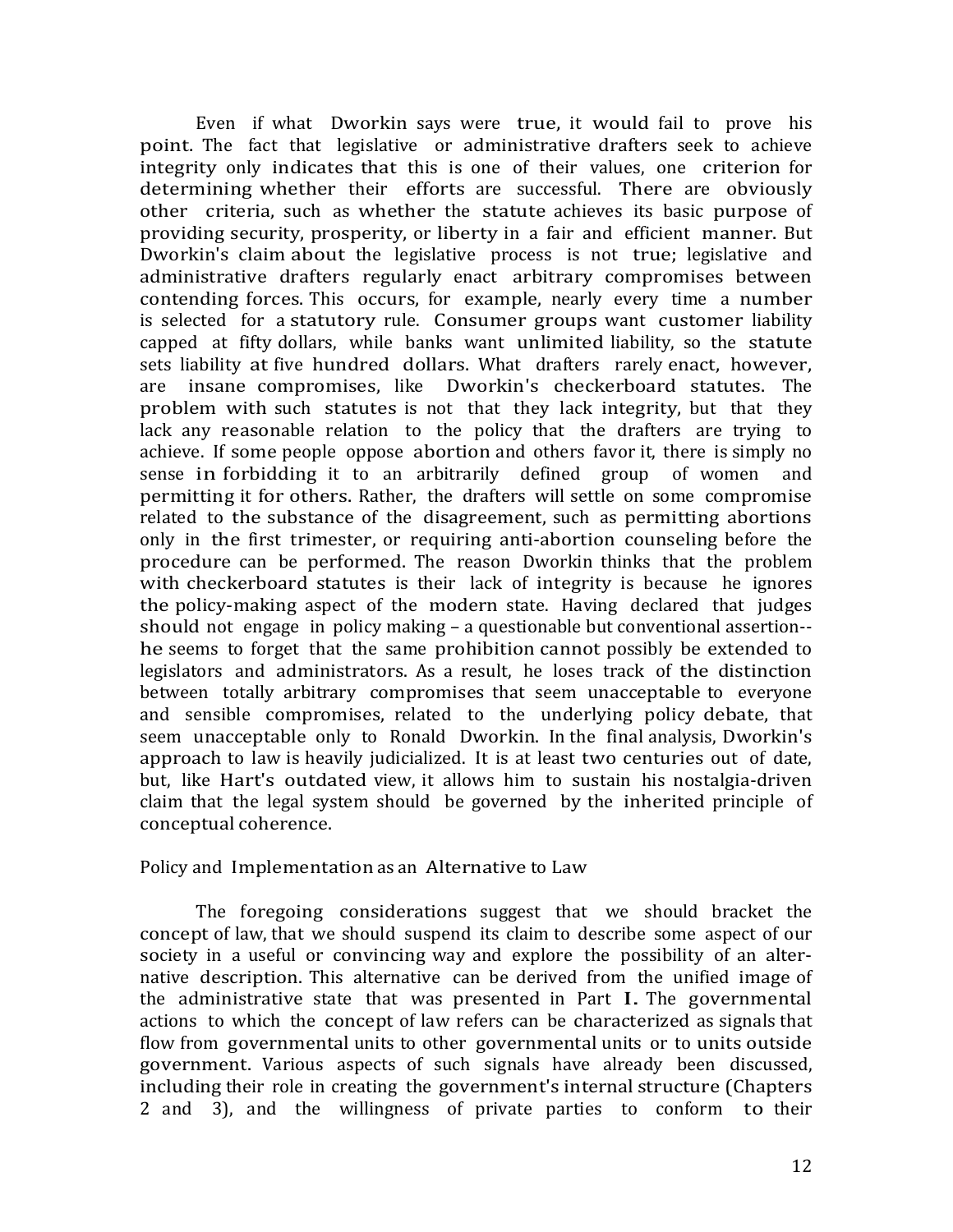requirements (Chapter 5). The concern here, and in the remainder of this part, is with the purpose, or meaning, of these signals. In essence, they are the mechanism by which government formulates and implements its policies, or, more precisely, the way government officials carry out their assigned role, as they conceive it. Thus, the bracketed concept of law can be replaced, in the administrative state, with the alternative concept of policy and implementation.

Bracketing the concept of law, it should be recalled, only means that this concept will not be used as an analytic category in describing modern government. No effort is being made to extirpate the term 'law' from the English language. Thus, it would be awkward to refer to the body of judgemade rules that create and implement policy in various fields as anything other than the Common Law (a term that will be capitalized from here on). More obviously still, no effort will be made to rename antitrust law, lawyers, law school, or the LSAT. The point is not to purify the language, or to joust with definitions, but to identify useful ways of describing the features of the administrative state that has become our all-encompassing political reality.

The division of the governmental actions into policy making and implementation captures that reality; in fact, it parallels the bipartite conception of rationality that Weber identified as the essential feature of the bureaucratic state. Each policy can be regarded as a goal, or end, that can be evaluated by means of values rationality, while its implementation can be regarded as the means, or mechanism, to which instrumental rationality applies. Taken together, policy and implementation thus constitute the full range of governmental action in a modern state. Despite this comprehensive quality, the terms, being nothing more than heuristics, must be used with caution. Weber states that the formulation of goals through cost- benefit analysis can constitute a form of instrumental rationality. Hebert Simon points out that the characterization of actions as policy making or implementation is not absolute, but changes according to the institutional context; that is, a means for a particular governmental unit may become an end for its subordinate.

Recharacterizing the bracketed concept of law as policy and implementation offers a number of descriptive advantages. It connects legal scholarship with scholarship in other fields, it comports with the character of the administrative state, and it encompasses the full range of actions that the government takes in carrying out its functions. To begin with the connection between legal scholarship and scholarship in other fields, the categories of policy and implementation are central to modern political science research about the functions of government. Policy making is featured in the work of Steven Kelman, Charles Lindblom, Nelson Polsby, Herbert Simon, Edith Stokey, Richard Zeckhauser, Aaron Wildavsky, and others. Implementation has become a subject of discussion more recently, as described in Chapter 5, but has achieved similar importance through the efforts of scholars such as Ian Ayres, Eugene Bardach, John Braithwaite, Cary Coglianese, Keith Hawkins, Robert Kagan, John Scholz, and Wildavsky. In fact, only rational choice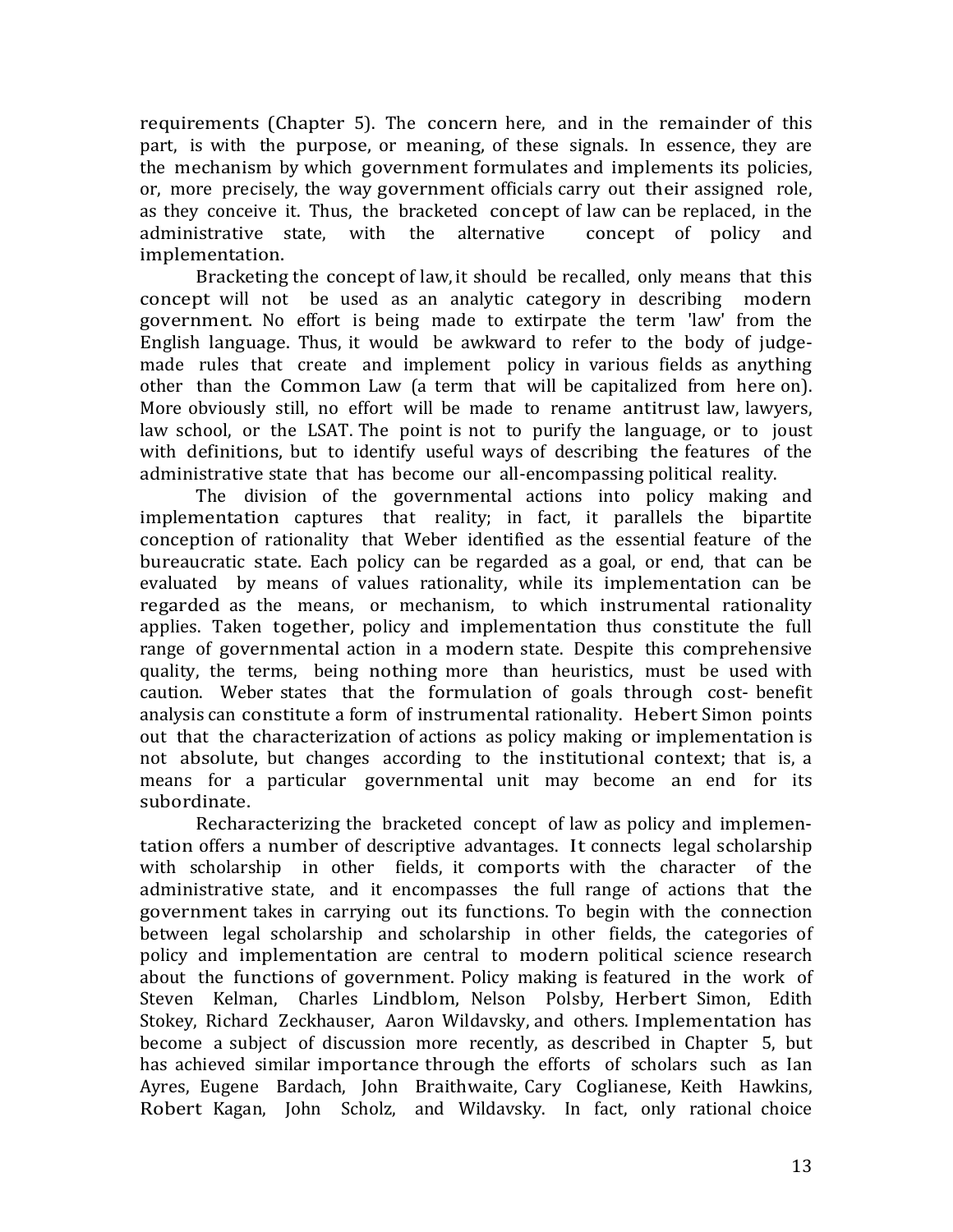scholars, who regard governmental action as the result of individual efforts to secure personal advantage, have consistently rejected the characterization of governmental action in policy and implementation terms. Even within this tradition, the policy and implementation approach has gradually appeared through positive political theory, which treats institutions as single actors intent on achieving emergent goals.

Legal scholars have long recognized that the continuing vitality and relevance of their field depends upon connecting it with other disciplines. Recharacterizing law in policy and implementation terms facilitates this connection by coordinating the discourse of legal scholarship with the political science approach to government. In fact, policy and implementation has become a central concern for administrative law scholars such as Ronald Cass, Colin Diver, Jody Freeman, Thomas McGarity, Mark Seidenfeld, Peter Strauss, and Cass Sunstein. But the concept of law, and the sense that law is a distinctive category of governmental action in a modern state, has operated as an impediment to all these efforts. As Brian Tamanaha points out, the question "What is law?" continues to hover over interdisciplinary studies. Much energy has been expended on the dubious assumption that the question has an answer, and that the answer will yield valuable insights of some sort. Once law is bracketed, this inquiry can be set aside, and the intellectual tools that have been developed during the past century of social science research can be applied to the legal system as part of a continuous field with the remainder of the social realm. This does not mean that legal scholarship must abandon its distinctively prescriptive stance, its efforts to recommend better rules and strategies to government decision makers. Rather, what it means is that these prescriptions can draw more comfortably on social science and be applied wherever they are justified by their own force, without being encumbered by the sense that legal scholars are straying outside their field, or that they must define the areas that they address as law.

Beyond its ability to facilitate the connection between legal and social science scholarship, the recharacterization of law as policy and implementation provides a benefit for scholars in all fields because it comports with the character of the modern administrative state. In pre-modern Europe, government in its entirety was regarded as predominantly judicial; its purpose was to discern and apply the eternal verities that were conceived in terms of natural law. The transition to the administrative state replaced this model with a policy-making approach. The articulation of purpose that constitutes part of this transition means that government actions are no longer being justified by tradition, or linked to natural law, but instead are being viewed as conscious efforts to achieve specific goals that are publicly identified as social policy. As Bronwen Morgan suggests, these policy efforts are a form of "non-judicial legality" grounded on regulatory and governance strategies. Modern government is eudaemonic; it exists to solve social and economic problems, to provide citizens with an optimal material environment, and to facilitate their individualized self-fulfillment. The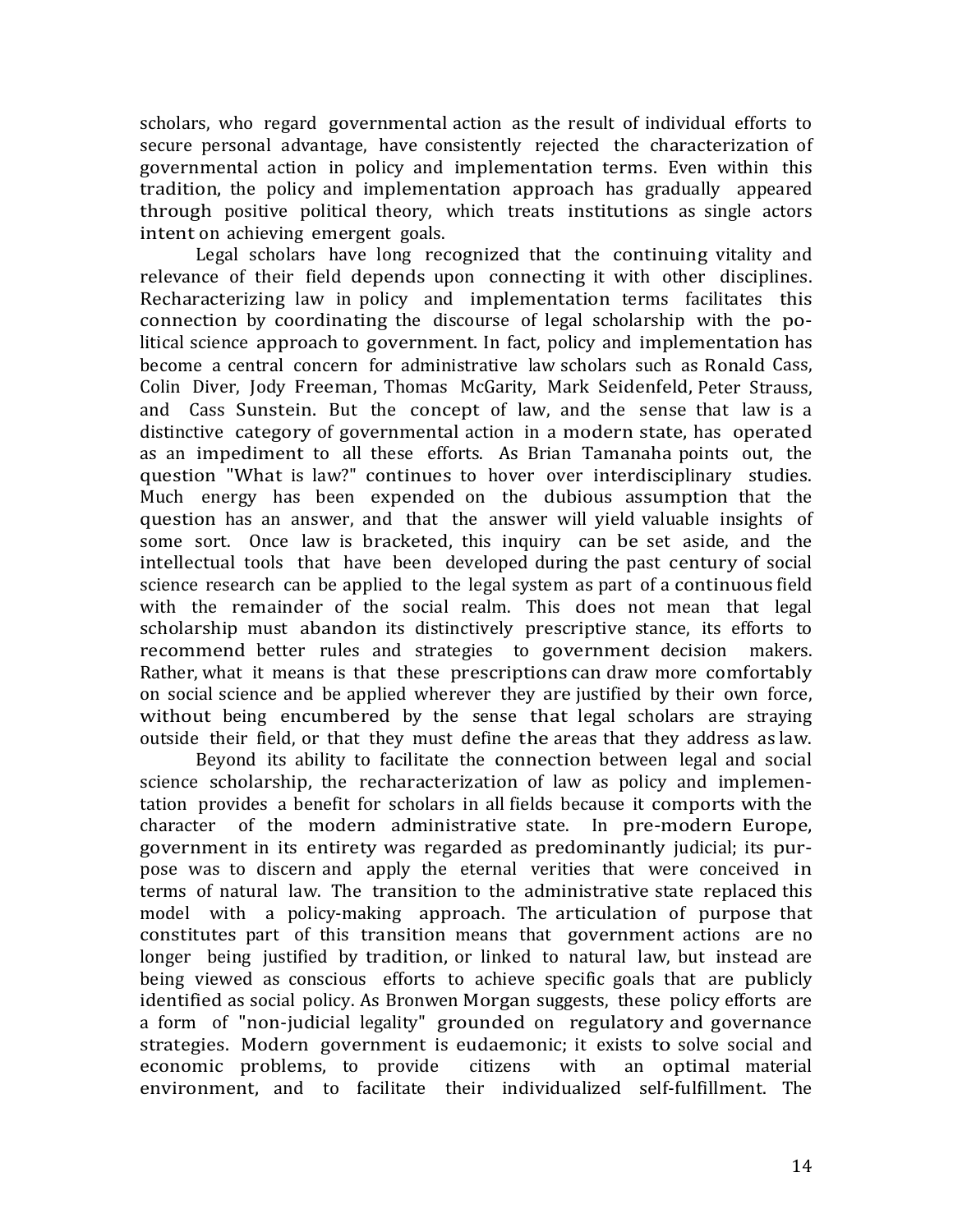implementation of public policy is the mechanism by which this enterprise is carried out. Replacing law with policy and implementation thus reflects the shift from a sacerdotal to an instrumental conception of the state.

Finally, the concept of policy and implementation encompasses the broader range of governmental actions that characterize the modern state's effort to achieve its eudaemonic goals. This is true whether one considers the mode of discourse that government signals employ or the governance function that they fulfill. With respect to mode of discourse, our standard concept of law as a coherent set of rules governing private conduct has traditionally induced legal scholars to focus their attention on performative governmental signals, and more specifically on the subset of these signals that constitute commands. The style of governance that results is typically described as command and control regulation. Emphasis on this approach has placed other types of signals outside the boundary of law, where they are often left uncategorized, and either ignored or condemned for their unlawlike character. In recent years, however, a different approach to the administrative process, sometimes described as New Public Governance, has drawn attention to the rich variety of signals that are found in modern government. Very often, a superior influences or controls the actions of its subordinates by performative signals such as suggestions, guidelines, or judgments, rather than by command. Almost invariably, the subordinate influences its superiors by these means. Within government, this process contributes to the complex relationship between both hierarchically connected and unconnected units that is described in Chapter 3. Between government and citizens, it contributes to the interaction between regulated parties, other interest groups, and regulators described in Chapter 4. As those chapters also indicate, informative statements and judgments are equally important. Given that people are only boundedly rational, their access to information often determines the quality of their decisions and their capacity to affect the behavior of others. Subtle indications of approval or disapproval are often the best way to induce compliance, or to calibrate the precise effect that governmental officials are trying to achieve in a complex situation. There is no reason to assume that all these expressive, informative, and noncommand performative signals are less important than commands, particularly in the fluid, continuous, and comprehensive context of administrative governance. The matter should be determined by analysis, and our conceptual framework should encourage that analysis, rather than prejudging or precluding it.

With respect to the range of governance functions, the concept of policy and implementation is also substantially broader than law because it accommodates important governmental actions that do not control citizen conduct, and thus appear unlawlike in character. As Neil Komesar and Peter Schuck point out, government can sometimes achieve its goals by leaving their implementation to other mechanisms of control, such as social norms or the market, and perhaps support these mechanisms with informative or expressive signals. When government acts directly, moreover, it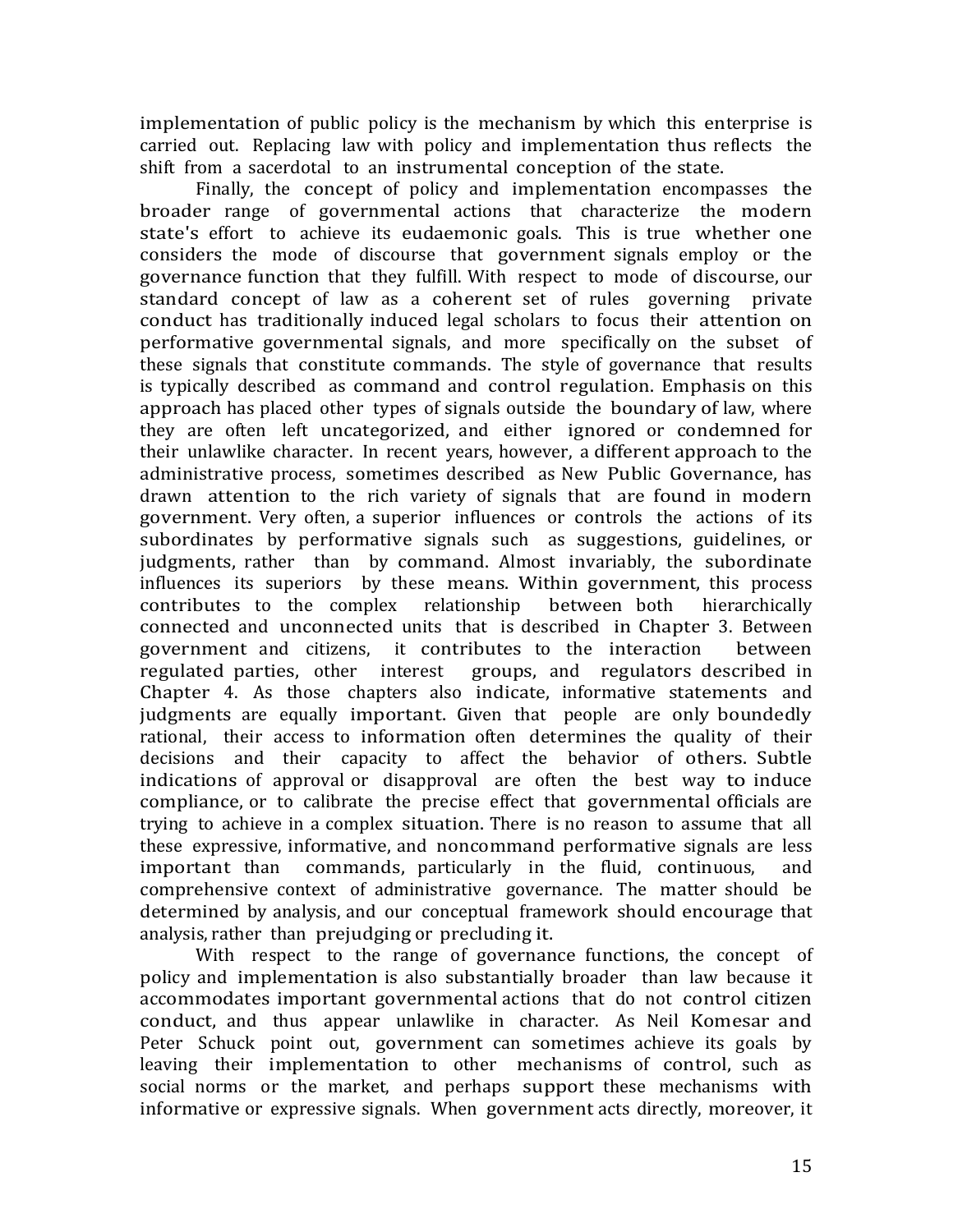often does so by creating an institution such as a park or other facility, by distributing benefits, or by allocating resources through an appropriations bill. Thus law, as we use the term, seems applicable only to that subset of governmental activities that attempts to achieve policy goals through the mechanism of generally stated rules, an important but far from exclusive approach in modern government.

Even when the government acts through rules, those rules are often part of the gigantic mass of technical, hyper-detailed regulations generated by administrative agencies. Literally speaking, they count as law, but they are not the sort of law that jurisprudential theories of the subject call to mind. In fact, judicial decisions, government's most quintessentially legal actions, are no longer particularly lawlike in the modern administrative state. To begin with, as Judith Resnik notes, judges increasingly avoid handing down decisions at all, preferring to settle cases in order to man- age their massive dockets. Moreover, because complex institutions are often involved, the opinions they do issue tend to produce their effects by initiating an ongoing dialogue, or generating indirect and subtle crosscurrents, rather than by declaration or ukase. Alexander Bickel noted this phenomenon, but he treated it as a device that courts could use to guard their own legitimacy, and the outmoded notion of legitimacy obscured the' full consequences of his observation. New Public Governance scholarship by Michael Dorf, Charles Sabel, William Simon, Susan Sturm, Cass Sunstein, David Zaring and others has drawn attention to the ways in which judicial decisions become part of the same recursive institutional process of threat, bargain, cajolery, reexamination, and negotiation that characterizes the unlawlike regulation of administrative agencies.

As discussed in Chapter 3, the concept of power, like the concept of law, also has the effect of focusing attention on commands to the exclusion of other modes of discourse, and on control of human conduct to the ex elusion of other governance functions. This overlap between the two concepts is hardly adventitious. Both developed during the era when the government was relatively small and primarily concerned with the maintenance of civil order. In such circumstances, it generally acted at a distance from the citizens; it established basic rules of conduct and enforced those rules by means of physical compulsion. Such delimited and dramatically enforced intrusions into private life could be readily conceptualized in terms of governmental power, and readily organized into a coherent pattern recognizable as law. Administrative government, in contrast, is comprehensive in scope and vast in scale. It maintains continuous contact with the citizens it regulates and requires continuous coordination among its numerous and widely dispersed components. In this context, it employs a much broader range of discursive signals, and carries out a broader range of functions, neither of which can be organized into a coherent pattern with an internal logic that comports with our concept of law.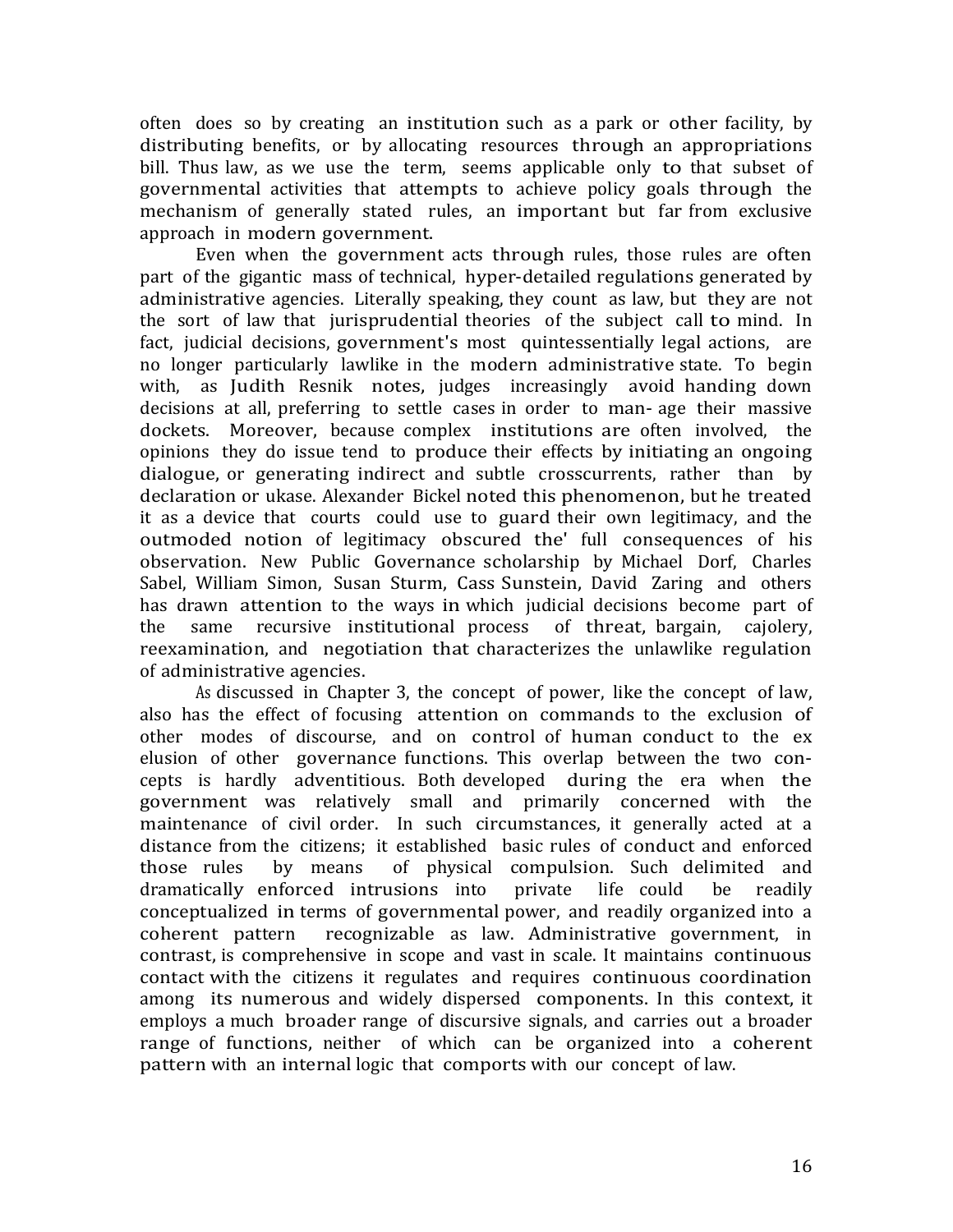#### *Implications for Parliamentary Systems*

Modern democracy comes in two basic forms (with variations, of course): parliamentary and presidential. The United States is a presidential system, which means that the chief executive and the legislature are independently elected. As a result, the two branches are not necessarily controlled by the same party and, in any case, do not act in direct conjunction with each other. This means that the American legislature designs and enacts its own statutes, although the chief executive often proposes legislation and always exercises considerable influence over its enactment. The attached paper deals with that situation; its insistence that scholars address normative arguments to Congress and state legislatures is based on the fact that, in the American system, these legislatures bear the primary responsibility for statutory design.

In the other basic form of modern democracy, a parliamentary system such as Canada's, the situation is distinctly different. The majority of the legislature, which in modern terms means the political party that has obtained the majority, in effect chooses the chief executive. That executive must have the confidence of the legislature, which means that the legislature must vote in favor of its major legislative proposals. The defeat of a proposal means that the chief executive, or prime minister, must resign in favor of a someone whose proposals will be enacted by the legislature, or must call for new elections that produce a legislature with a majority that will enact the proposals of the original chief executive. This means that as long as a particular executive, that is, prime minister and cabinet, remains in office, all its proposals will be enacted by the legislature. Under such a system, the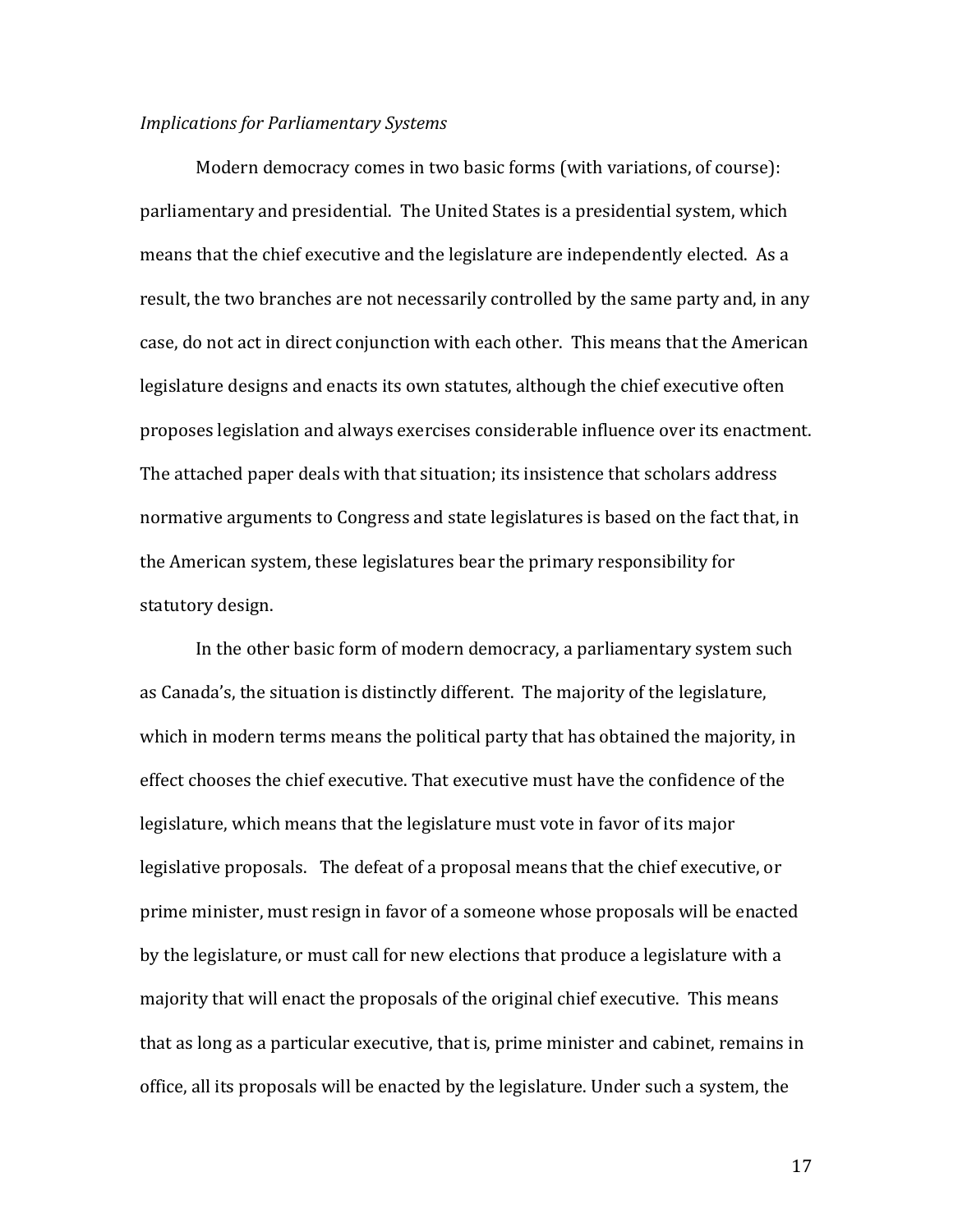executive, not the legislature, will bear the primary responsibility for statutory design. Drawing on the relatively large number of appointed government officials under its direct command, the executive will draft bills and send them to the legislature, knowing that those bills will be enacted into law.

The academic discourse by which scholars can address recommendations to such appointed officials about the general methodology that they should use to design legislation, and about the approach that they should take to particular problems, is well established. It is policy analysis, the model that the attached paper uses as the basis of the legislative methodology it recommends. It might appear, therefore, that the paper is not relevant to a parliamentary system such as Canada's. There is no need for a new academic discourse regarding statutory design in a parliamentary system because design is being carried out by appointed officials who are addressed by an existing academic discourse. Conversely, there is no need for scholars to develop an academic discourse that frames recommendations about statutory design to the legislature because the legislature is not the institution that is designing the statutes.

I am prepared to contemplate the possibility that my paper is not relevant to Canada, and that I will fall among the ranks of Americans in so many areas who ignore the differences between us and our northern neighbor. I am also willing to admit, consistent with this possibility, to a distressing level of ignorance about Canadian government. What I want to do here, however, is to speculate about the ways that an academic discourse addressing legislators about statutory design might be relevant to Canada, that the existing discourse addressed to appointed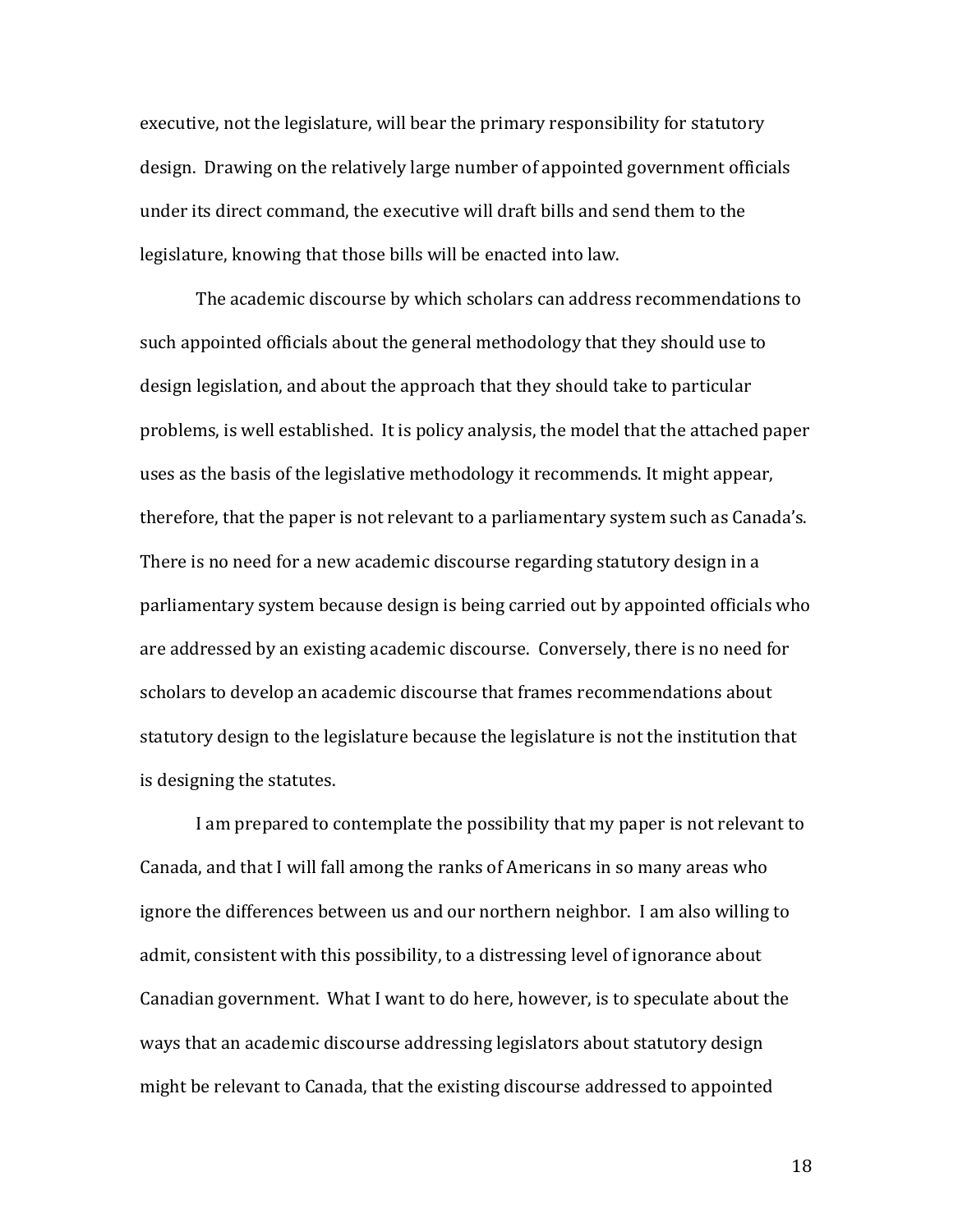policy analysts might not be the only type of scholarship that would be beneficial in the context of a parliamentary democracy such as Canada's.

Although the Canadian House of Commons necessarily enacts government bills as long as the particular chief executive and cabinet – or the particular legislature – remain in power, it is not regarded as the proverbial "rubber stamp." As the group of public officials – the only public officials at the national level – elected by the people, it is expected to play at least some direct role in the legislative process other than mere approval. That role can be defined as quality control. The modernity of the terminology is intentional; although the House of Commons is based on an English model that date back to the thirteenth century, its role and meaning, like the meaning of law in general (see the preceding section) must be redefined in terms of modern administrative governance if the institution is to be relevant and effective in the modern context.

Quality control is supportive but evaluative. It accepts the basic premise and plan of the function that it is reviewing, but tests actual operations against that declared plan and premise. Importantly, it addresses both procedures and results, with the balance between the two depending on the relative expertise and information available to the primary actor and the quality assessor. The greater the advantage of the primary actor, in terms of both expertise and information, the more the assessor will focus on procedure. The question here is whether the actor employed a decision process likely to produce good results or, alternatively, whether the actor employed a process that made use of its superior expertise and information. As the actor's expertise and informational advantages decline, relative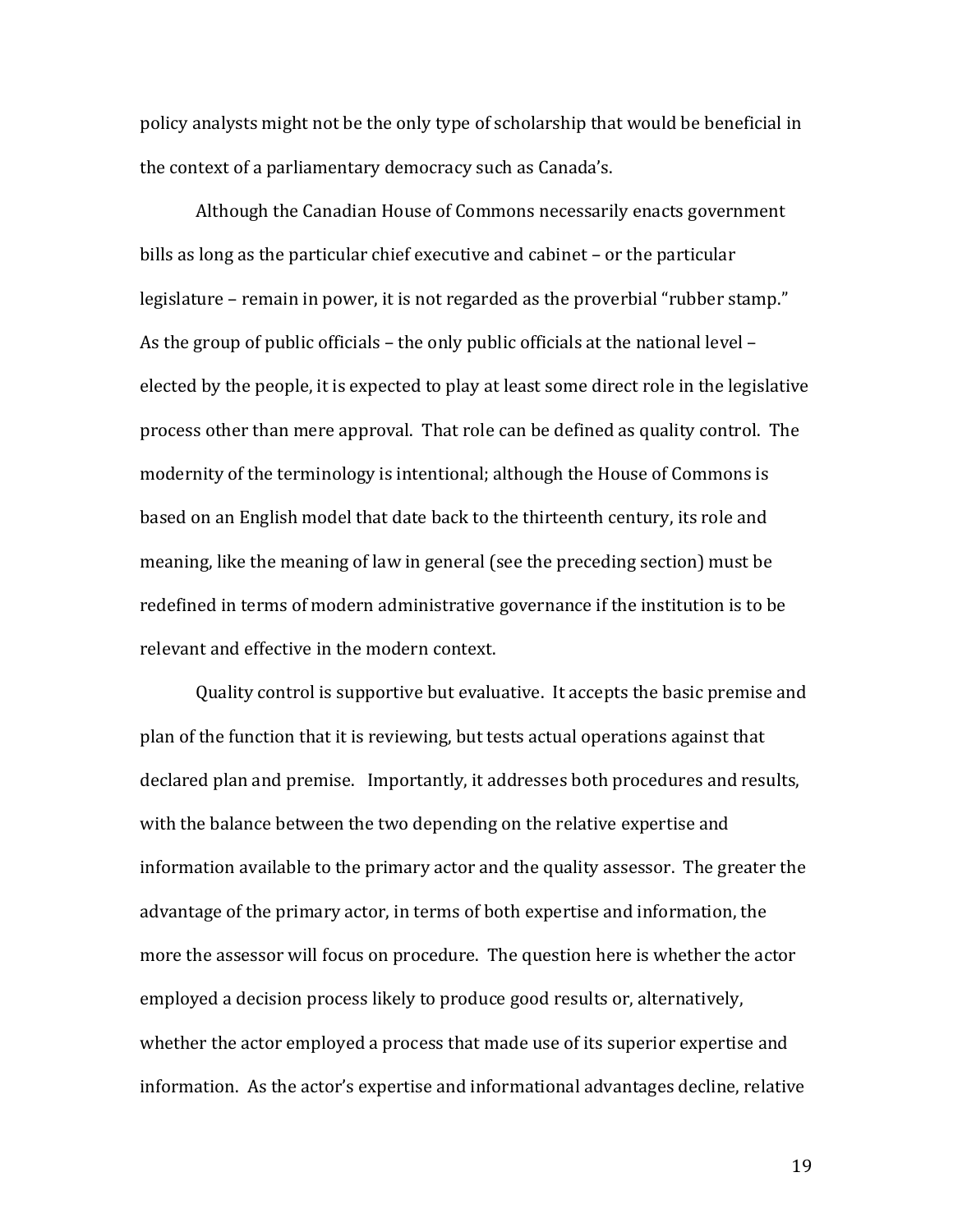to the assessor, the more the assessor will, or should, evaluate the substantive conclusions that the actor reached. The question here is whether the actor reached the right result, whether its decisions are likely to achieve its declared goals.

A fair synonym for such quality control is monitoring. Thinking about the quality control that a parliamentary legislature might exercise as monitoring is helpful because it mediates between (or, more colloquially, it fudges) the role of superior and subordinate. In one sense, a parliamentary legislature is the executive's superior, since it chooses the executive and has the authority to unseat it. In another sense, however, it is the executive's subordinate because, as long as the executive remains in power, the legislature is supposed to do what the executive tells it to so, at least in general outline. The concept of m'nitoring covers both situations. A superior should monitor her subordinates to make sure that they are acting properly. At the same time, it is important, in any democratic system, that those exercising the highest levels of authority, be monitored themselves. A good subordinate will do so, and a good system will encourage subordinates to play this role and protect them against the predictable of ire of the superiors that they evaluate. This is the reason Aaron Wildavsky titled his book on policy analysis *Speaking Truth to Power*. In fact, monitoring is carried out, on a regular basis, not only by those who have subordinate governmental power, but those who have no governmental power at all, such as private policy organizations and the press. To say that a parliamentary legislature should monitor the executive through quality control, therefore, is to take no position on whether it is superior or subordinate to the executive. It simply recognizes that all decisions, and particularly decisions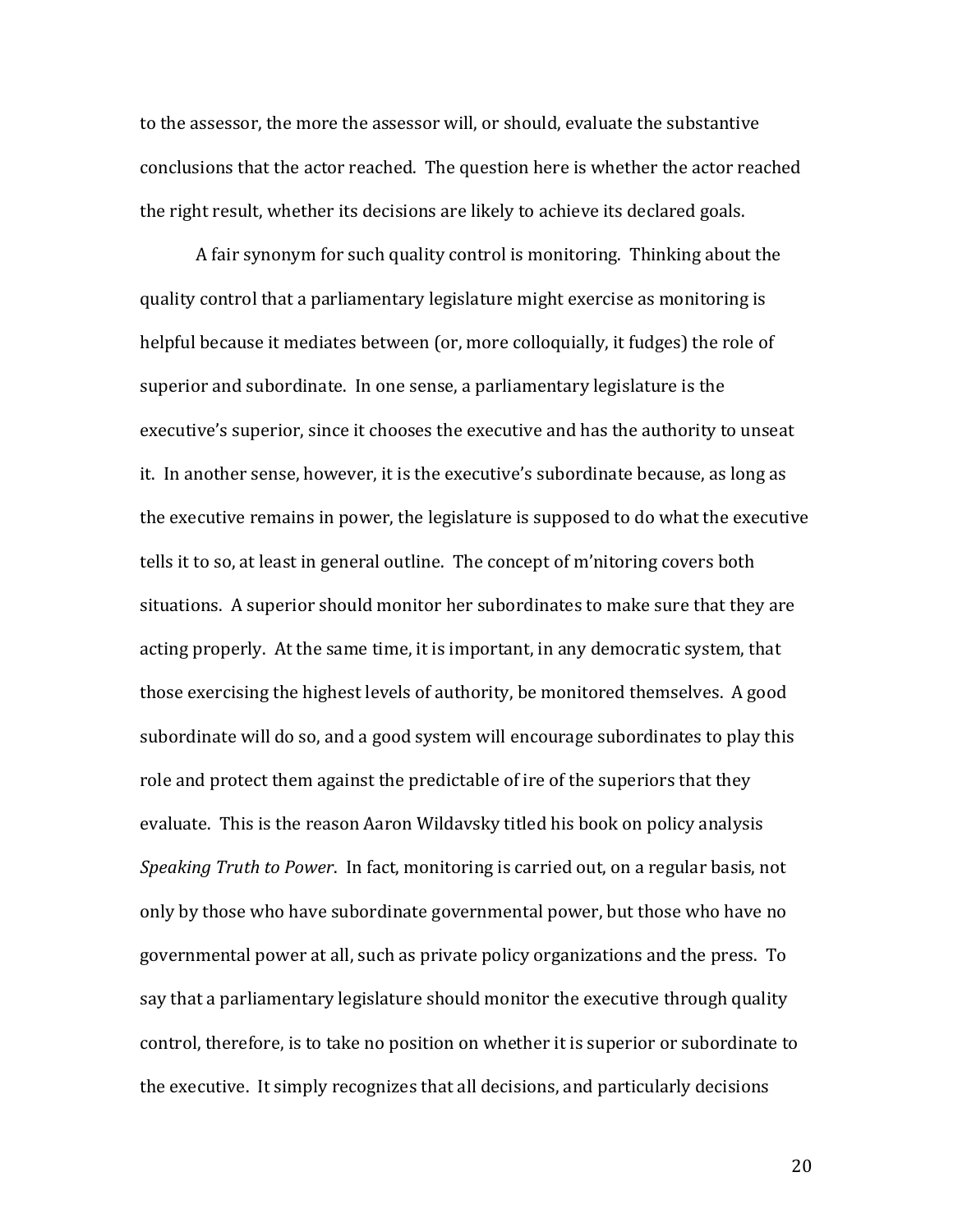about matters as complex as those a modern state confronts, should be assessed and reconsidered.

It might be argued that granting a significant role to Parliament will only mean that special interest groups wield increased influence in Canadian politics. But this makes the assumption that the attached paper argues against, namely, that elected legislators are motivated solely by the desire to secure their re-election, and never by policy-oriented consideration. All the arguments against that assumption that the paper states regarding the American Congress apply to the Canadian Parliament as well. The evidence that legislators are motivated solely by political considerations is weak, and even if it were strong, most legislative decisions occur in a policy space where the influence of politics is relatively weak. Moreover, the executive is hardly immune from lobbying by special interest groups; in fact, such lobbying is likely to be equally intense, and considerably more recondite, than the lobbying of elected legislators.

As in the attached paper, the question with respect to the Canadian Parliament is how a policy-oriented function, in this case quality control or monitoring, is to be institutionalized. It is the institutional grounding of ideas for effective policy making that transforms a recommendation from a theory to a methodology. The primary recommendation of the paper, which is that Congress begin with a problem statement rather than a drafted bill, is inapplicable to major bills in a parliamentary system because these bills are necessarily drafted by the government, and come to the legislature as fully drafted proposals. It is applicable, however, to the relatively small number of private members' bills that will be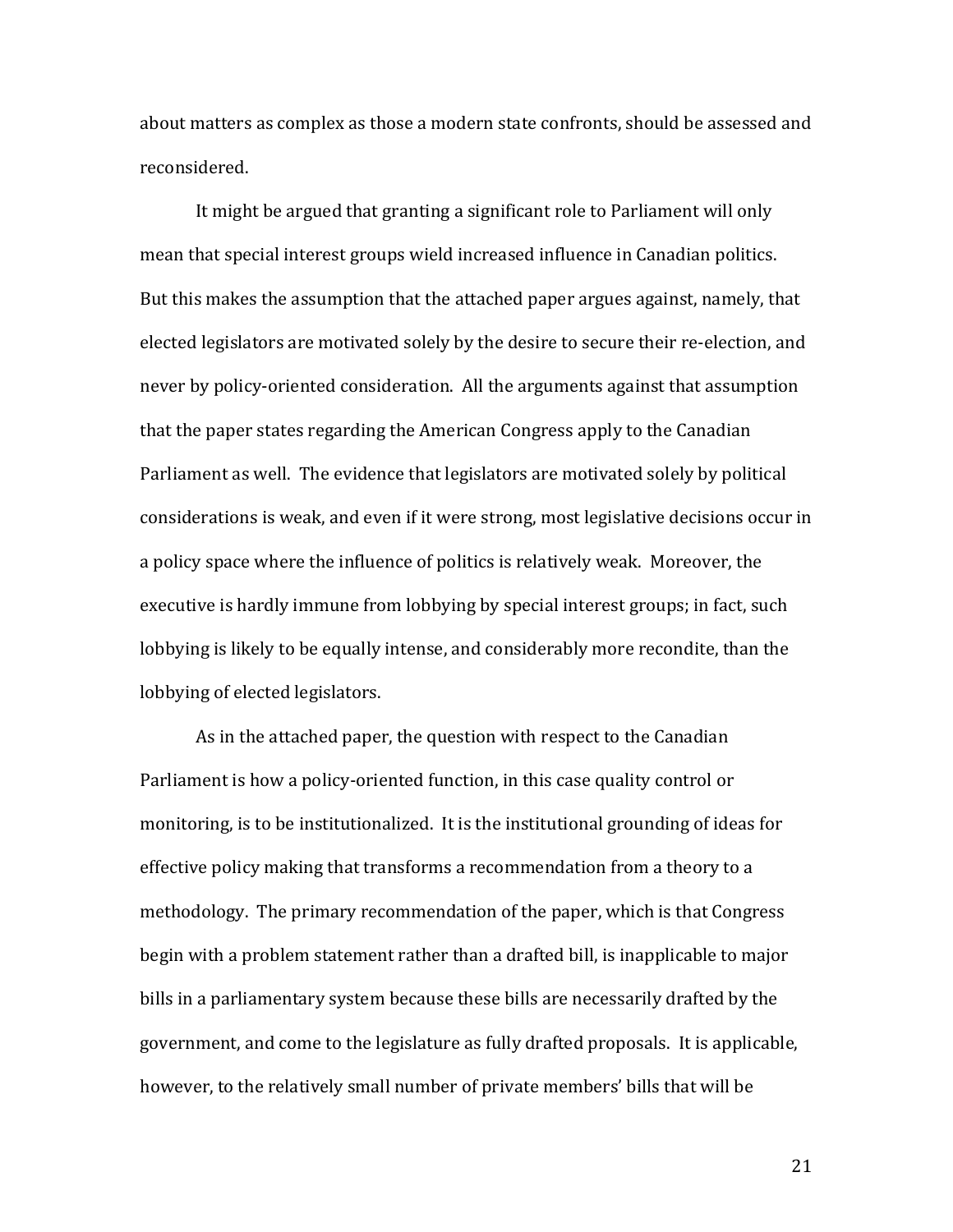seriously considered. It is also applicable to statutes subject to one-line votes, that is, those on which members of the majority party are free to votes as they wish. If the government is truly not taking a position, then it should not present Parliament with a drafted bill. Rather, it should suggest a problem for Parliament to solve.

In fact, the recommended procedure may be even more directly relevant to Canada in this situation than it is to Congress. The very meaning of a one-line vote should preclude the government from presenting Parliament with a drafted bill. If the government does not have a defined position, and is merely making a suggestion, it should not present a bill in the same form that it presents an essential component of its program, and one on which its continued existence depends. To do so is to give a force to the proposal that, according to the government's own views, it does not merit. Rather, the government should pose the problem, and allow Parliament to design the bill in the manner recommended in the attached paper.

One possible way to translate that paper's recommendations into the Canadian context would be that Parliament discusses the problem at the first reading, and gives guidance to the committee and the second reading. The committee would then generate alternatives, evaluate them on the basis of empirical evidence, chose the most attractive alternative on the basis of the evidence, and then draft the bill. The committee draft would then be presented to Parliament at the report stage, and be available for amendment prior to the third reading.

Bills subject to two-line votes are a closer case, but should probably be treated like major government bills, or three-line votes. They are government proposals, and the members of Parliament who participate in the executive branch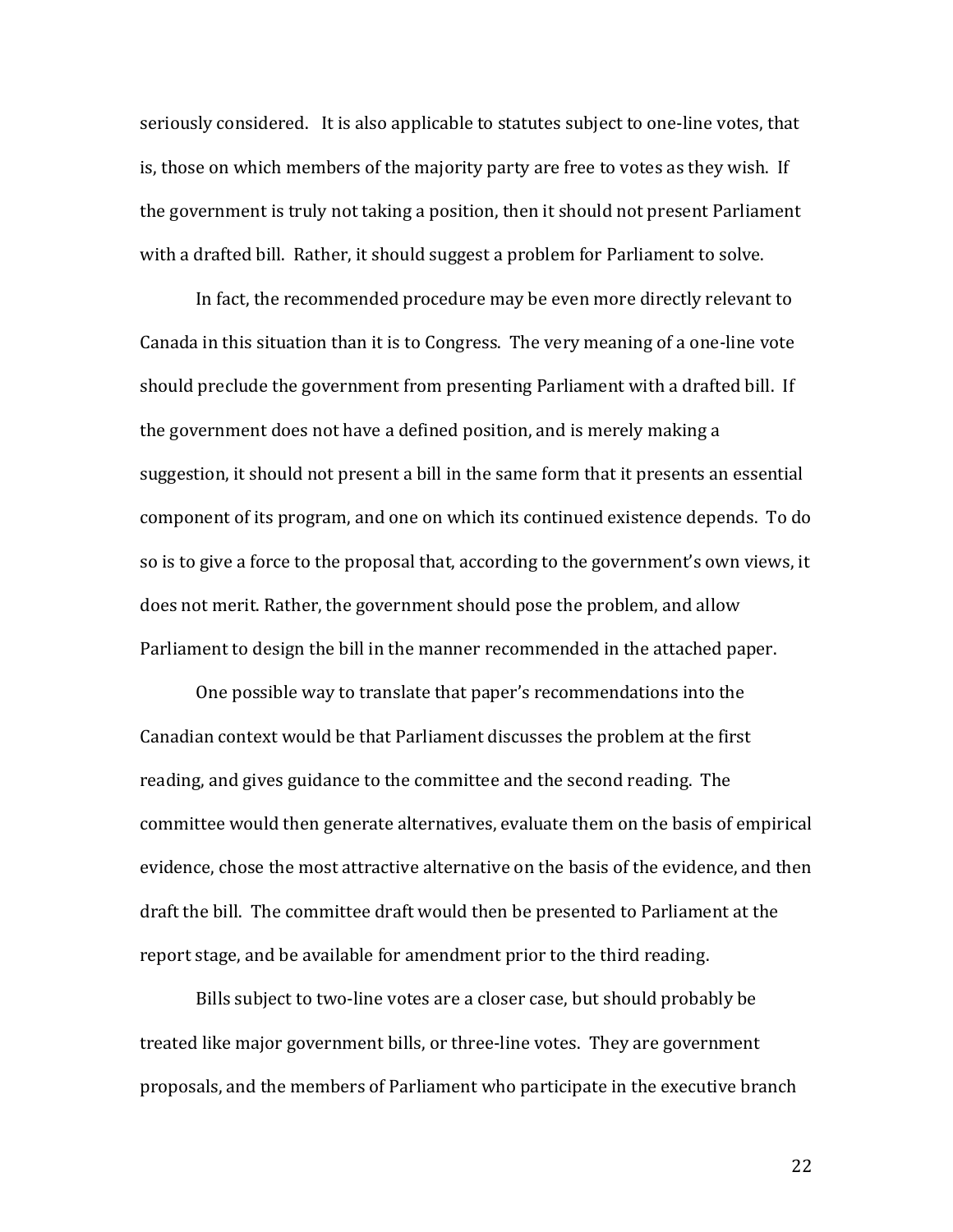are expected to vote for them, even though other members of the majority party are free to votes their preferences. They therefore merit the force of a bill subject to a three-line vote, where members of the majority party are obligated to vote in favor, with the differences in Parliament's treatment of them coming later in the process. In other words, bills subject to both three and two line votes represent the government's solution to a problem, not merely the government's concern that a problem exists. In a parliamentary system, it makes sense to present such a solution as a fully drafted bill, because the expectation, in contrast with a presidential system, is that the legislature will endorse the government's position.

Accepting a government bill, however, does not preclude a quality control or monitoring role for Parliament. This function can be carried out in committee, as in the U.S. Congress, most probably after the second reading, and then promulgated to the full chamber at the report stage and discussed prior to the third reading. Committee consideration can be directed to either the procedure by which the bill was drafted, or the substance of the bill itself, depending on the nature of the issue and the sense of the chamber in response to the second reading. Following the proposals in the attached paper, a committee that decided to focus on procedure would inquire whether the administrative agents who drafted the bill began with a problem statement, generated a range of alternative solutions, obtained relevant empirical evidence, evaluated the alternatives in light of the evidence, and chose an alternative on the basis of evidence. If so, the bill could be accepted as is, and the committee could report to the House that the bill was properly designed and should be accepted largely or entirely in its present form. If not, the committee's options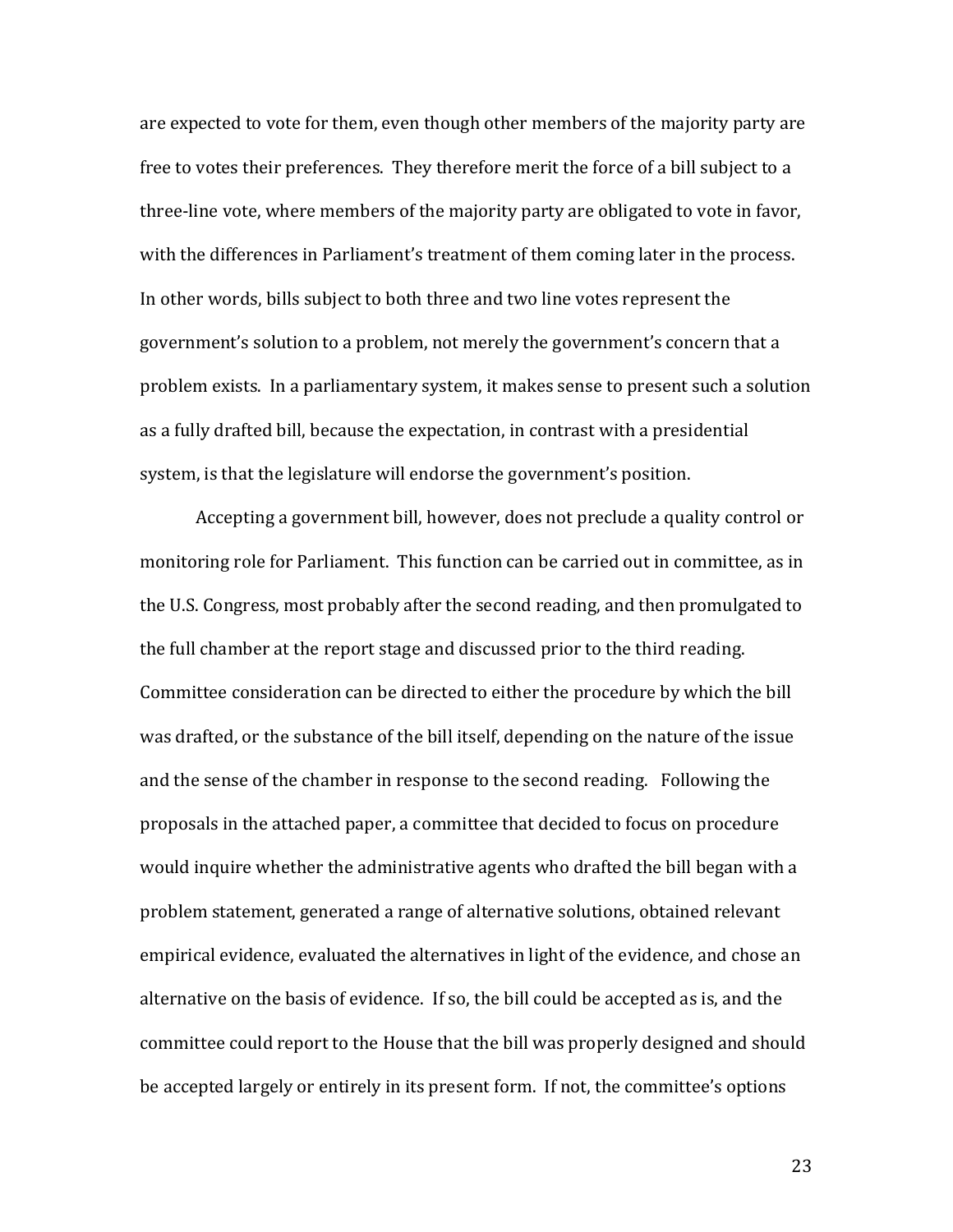would depend upon the nature of the bill. If the bill were subject to a two-line vote, the committee could recommend that Parliament send the bill back to the government for reconsideration, or it could proceed to exercise quality control on the basis of the bill's substance. If the bill were subject to a three-line vote, the committee would only have the second option.

A committee that decided to exercise quality control on the basis a government bill's substance, either because the government's procedures were inadequate or because the subject matter of the bill was amendable to this approach, would follow a variant of the policy procedure recommended in the attached paper. It would identify the problem that the bill was designed to solve, generate its own alternatives, gather evidence to evaluate those alternatives, and then assess the government's solution in light of this inquiry. In a bill subject to a two-line vote, the committee might then be at liberty to substitute its own bill if its analysis revealed major defects in the government's proposal. If any defects that it found were not as serious, or the bill were subject to a three-line vote, then the committee would limit itself to proposing amendments. These amendments, whatever their scope, would be generated by the recommended policy process, and would thus come to the full Parliament at the report stage with the authority that attaches to effective public policy making.

In short, legislative methodology is important in a modern parliamentary democracy as well as in a presidential one. It is true that in a parliamentary democracy the legislature does not play the leading role in designing legislation. But the notion of leadership needs to be re-examined in the modern governmental